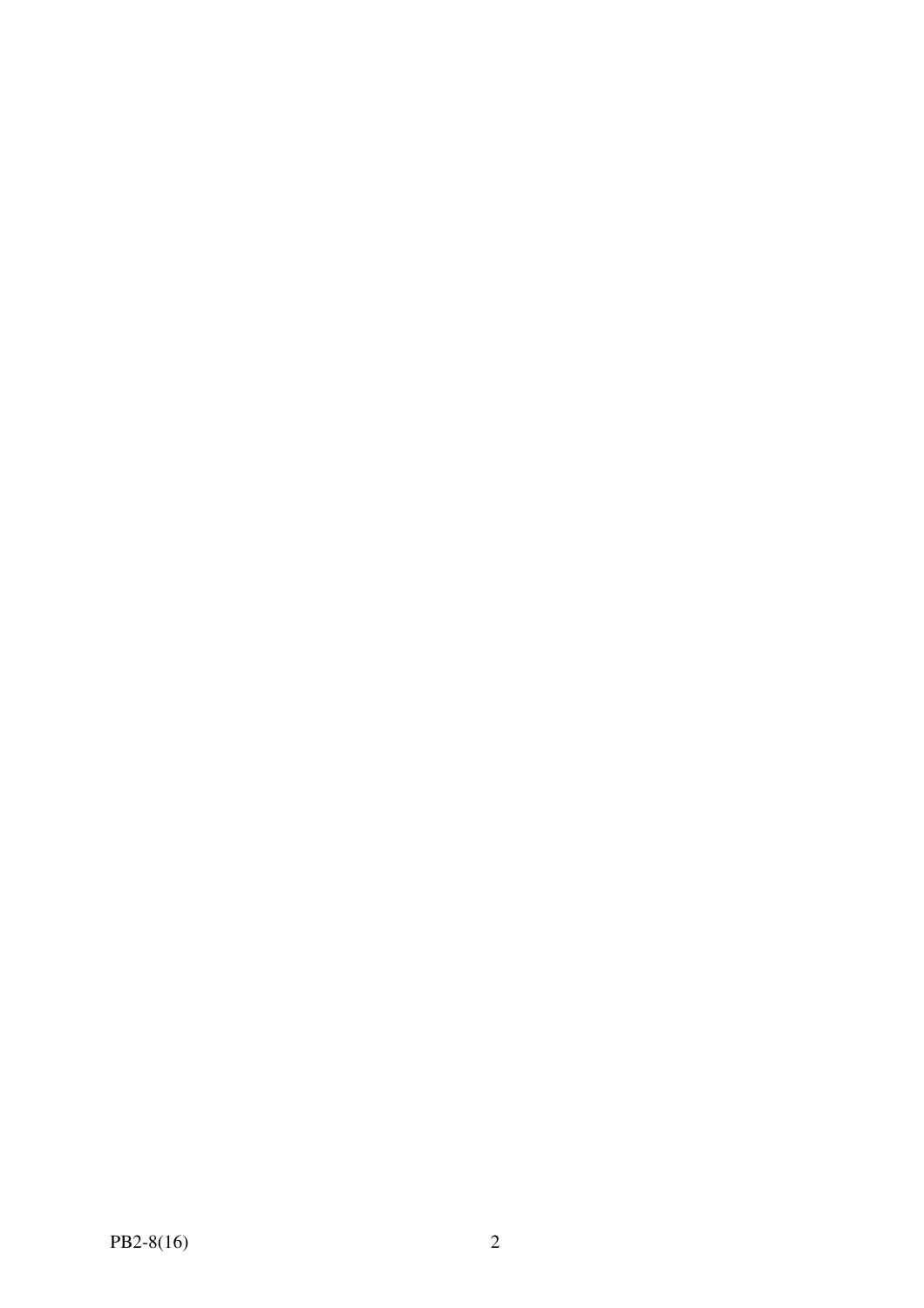# **PB2-8 (16)**

# **FLDWARN Coastal Rs Maryborough south**

# **1 December 2010 to 31 January 2011**

TO::BOM612+BOM613+BOM614+BOM615+BOM617+BOM618 IDQ20780 Australian Government Bureau of Meteorology Queensland FLOOD WARNING FOR COASTAL STREAMS AND ADJACENT INLAND CATCHMENTS FROM MARYBOROUGH TO THE NSW BORDER Issued at 6:46 PM on Saturday the 11th of December 2010 by the Bureau of Meteorology, Brisbane. Heavy rainfall during Saturday has resulted in fast level rises in coastal catchments and adjacent inland catchments. The heaviest rainfall to 6pm Saturday has been in the Pine Rivers area and coastal areas from Brisbane to the Gold Coast. Further rainfall is forecast overnight with fast rises and some minor flooding expected. Rainfall totals in the 9 hours to 6pm include: Wynnum 100mm, Mitchelton 76mm, Logan 65mm, Coomera 46mm , Brisbane 74mm and Beerwah 60m. ## Next Issue: The next warning will be issued by 8am Sunday. Latest River Heights: nil. Warnings and River Height Bulletins are available at http://www.bom.gov.au/qld/flood/ . Flood Warnings are also available on telephone 1300 659 219 at a low call cost of 27.5 cents, more from mobile, public and satellite phones. TO::BOM612+BOM613+BOM614+BOM615+BOM617+BOM618 IDQ20780 Australian Government Bureau of Meteorology Queensland

FLOOD WARNING FOR COASTAL STREAMS AND ADJACENT INLAND CATCHMENTS FROM MARYBOROUGH TO BRISBANE Issued at 8:19 AM on Sunday the 12th of December 2010 by the Bureau of Meteorology, Brisbane.

Heavy rainfall during Saturday has resulted in fast level rises in coastal and adjacent inland catchments. Minor flood levels are occurring in the Moloolah and Maroochy river catchments. Some moderate flood levels are likely during Sunday.

Minor flooding is occurring along: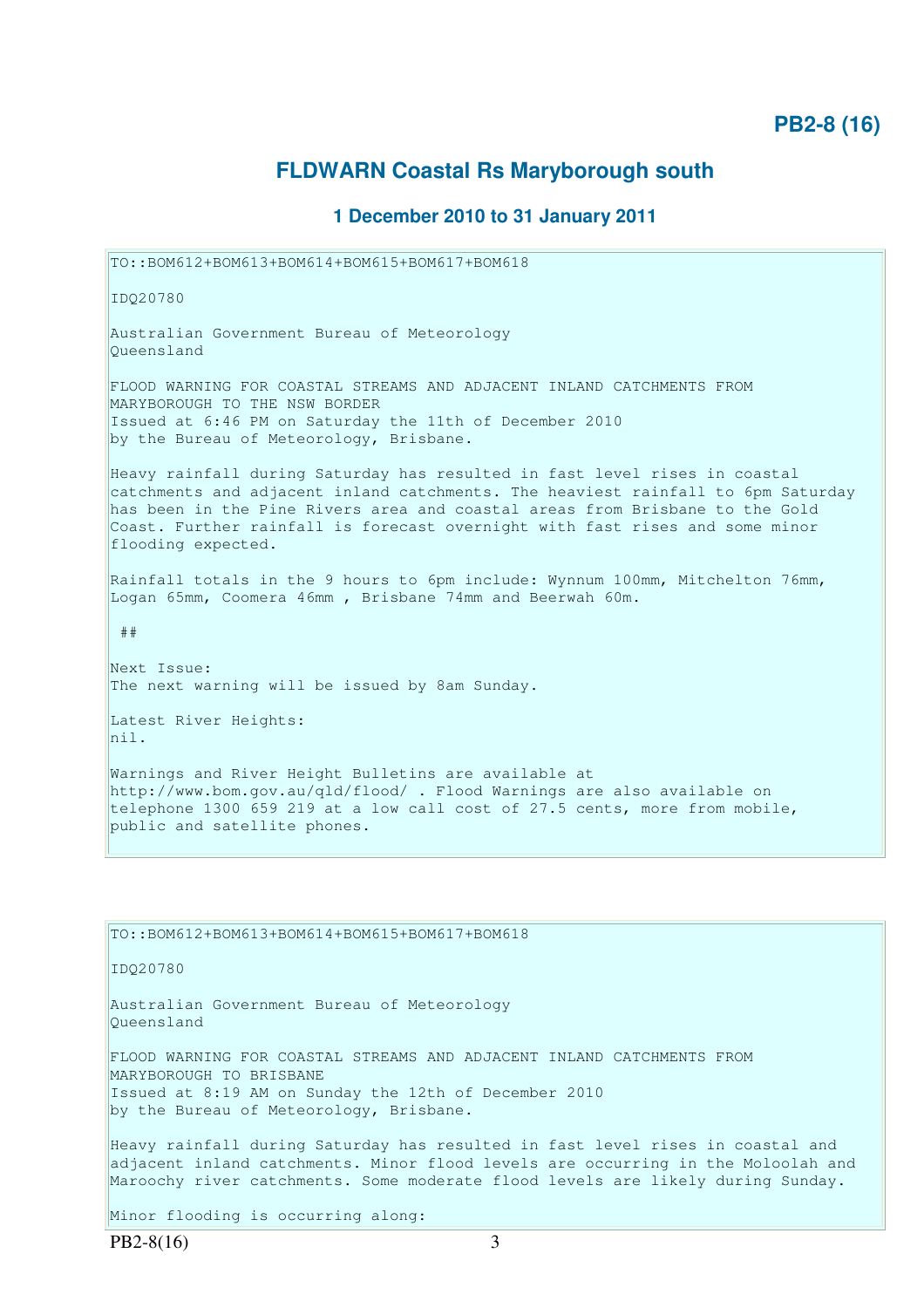Paynter Creek at Diddillibah with moderate flood levels likely. South Maroochy River at Yandina; Mooloolah River at Jordan Street. Elsewhere fast rises are possible. Further rainfall is forecast during Sunday. ## Next Issue: The next warning will be issued by 12 noon Sunday. Latest River Heights: nil. Warnings and River Height Bulletins are available at http://www.bom.gov.au/qld/flood/ . Flood Warnings are also available on telephone 1300 659 219 at a low call cost of 27.5 cents, more from mobile, public and satellite phones.

TO::BOM612+BOM613+BOM614+BOM615+BOM617+BOM618 IDQ20780 Australian Government Bureau of Meteorology Queensland FLOOD WARNING FOR COASTAL STREAMS AND ADJACENT INLAND CATCHMENTS FROM MARYBOROUGH TO BRISBANE Issued at 12:01 PM on Sunday the 12th of December 2010 by the Bureau of Meteorology, Brisbane. Recent moderate to heavy rainfall has resulted in fast river level rises in coastal and adjacent inland catchments. Isolated moderate flooding is occurring in Paynter Creek at Diddillibah and in the Mooloolah River at Jordan Street. Elsewhere fast rises are possible. Further rainfall is forecast for the remainder of Sunday. Next Issue: The next warning will be issued by 4pm Sunday. Latest River Heights: nil. Warnings and River Height Bulletins are available at http://www.bom.gov.au/qld/flood/ . Flood Warnings are also available on telephone 1300 659 219 at a low call cost of 27.5 cents, more from mobile, public and satellite phones.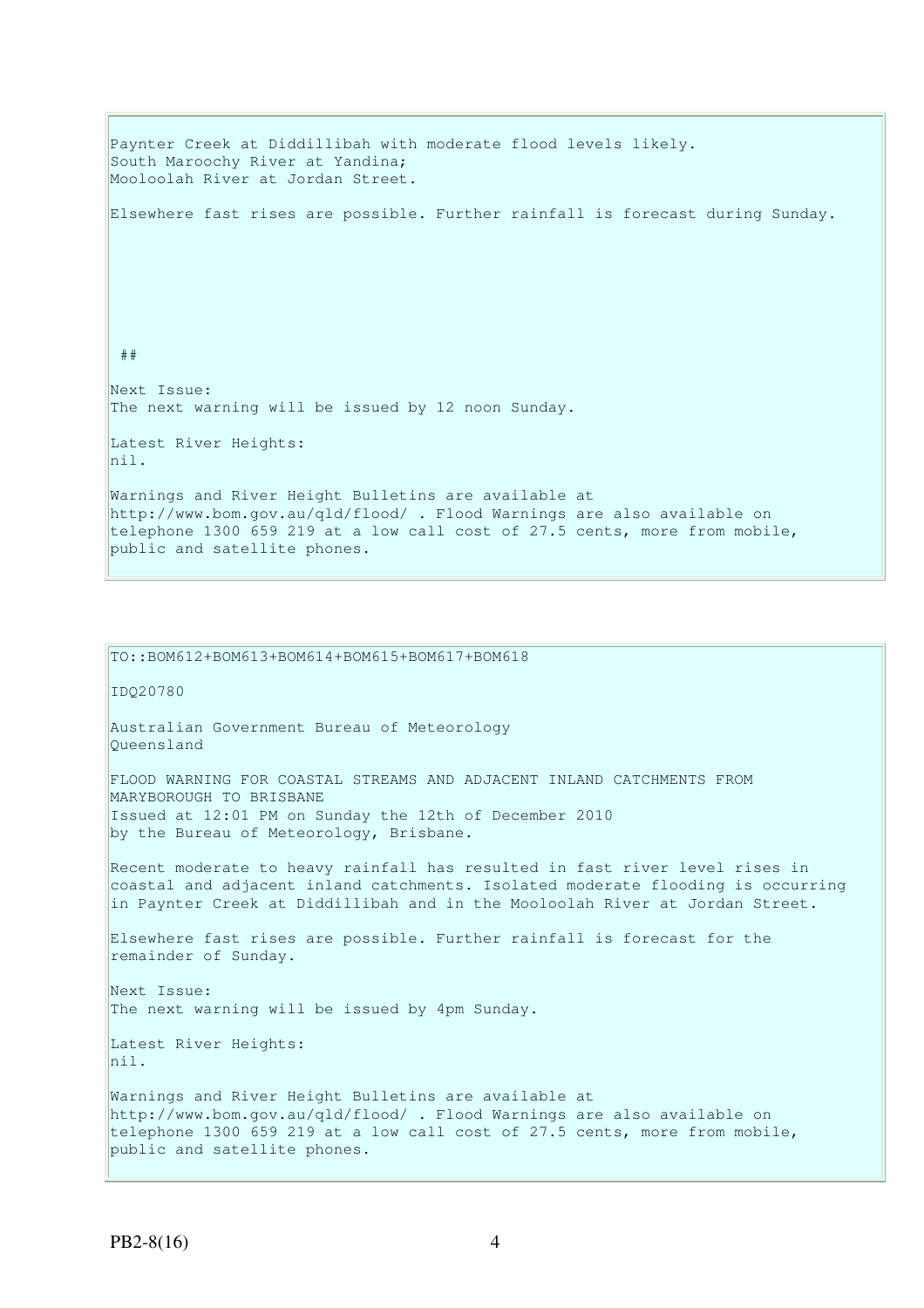TO::BOM612+BOM613+BOM614+BOM615+BOM617+BOM618 IDQ20780 Australian Government Bureau of Meteorology Queensland FLOOD WARNING FOR COASTAL STREAMS AND ADJACENT INLAND CATCHMENTS FROM MARYBOROUGH TO BRISBANE Issued at 3:59 PM on Sunday the 12th of December 2010 by the Bureau of Meteorology, Brisbane. Recent moderate to heavy rainfall has resulted in fast river level rises in coastal and adjacent inland catchments from Maryborough to Brisbane. Moderate flooding is occurring in: Paynter Creek at Diddillibah; Mooloolah River at Jordan Street. Minor flooding is occurring in: South Maroochy River at Yandina. Fast rises are possible elsewhere with further rainfall forecast for the remainder of Sunday. Next Issue: The next warning will be issued at about 7am Monday. Latest River Heights: nil. Warnings and River Height Bulletins are available at http://www.bom.gov.au/qld/flood/ . Flood Warnings are also available on telephone 1300 659 219 at a low call cost of 27.5 cents, more from mobile, public and satellite phones.

TO::BOM612+BOM613+BOM614+BOM615+BOM617+BOM618 IDQ20780 Australian Government Bureau of Meteorology Queensland FINAL FLOOD WARNING FOR COASTAL STREAMS AND ADJACENT INLAND CATCHMENTS FROM MARYBOROUGH TO BRISBANE Issued at 5:24 AM on Monday the 13th of December 2010 by the Bureau of Meteorology, Brisbane. A heavy rain band has cleared the region and is currently lying off the coast, leaving isolated showers and afternoon storms during Monday. Stream levels are expected to continue to ease across the coastal and adjacent inland catchments from Maryborough to Brisbane. Moderate flooding remains steady in:

SUNSHINE COAST: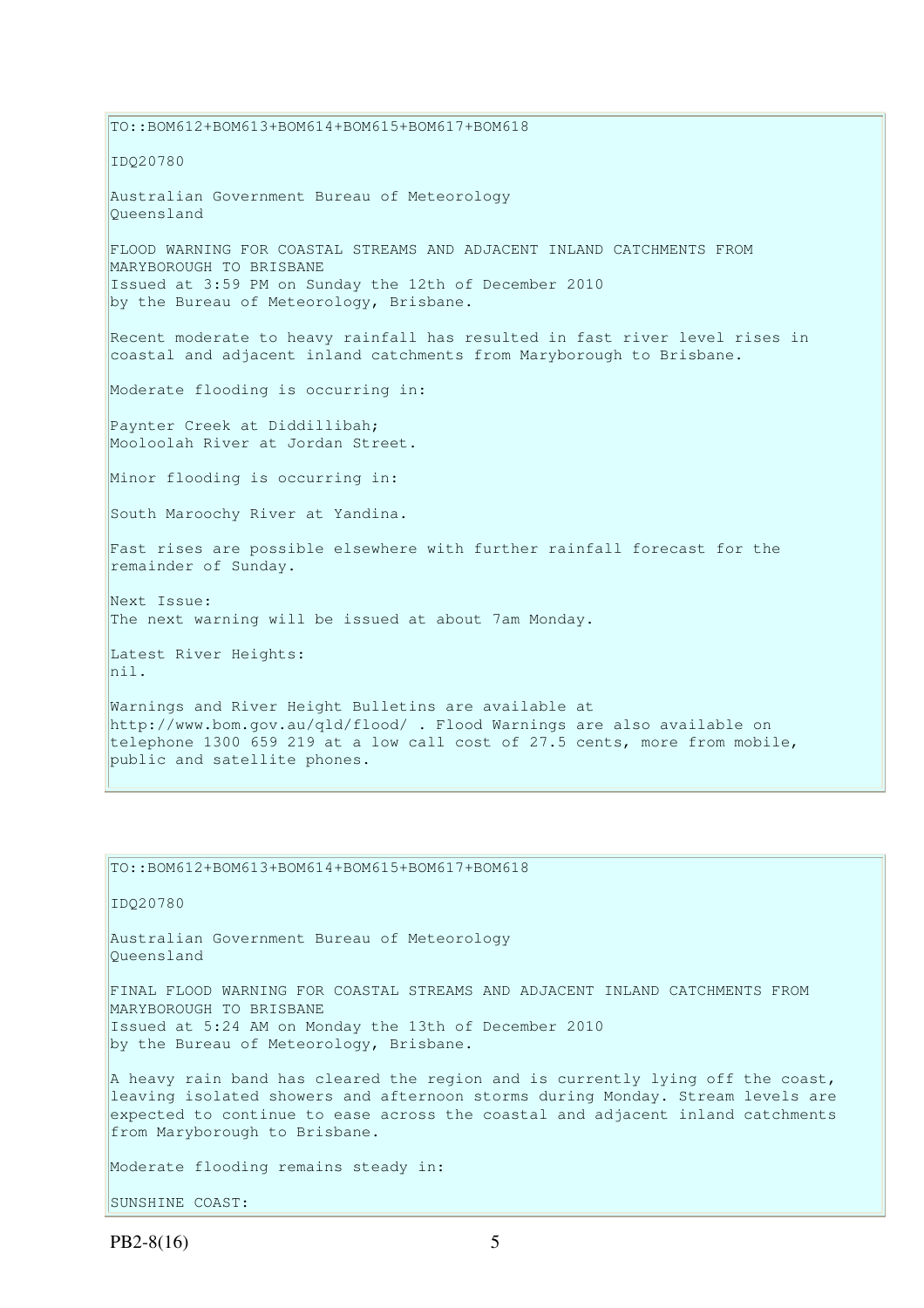Paynter Creek at Diddillibah, Mooloolah River at Jordan Street. The situation will continue to be monitored. Next Issue: This is the final warning. River Height Bulletins will continue to be issued. Warnings and River Height Bulletins are available at http://www.bom.gov.au/qld/flood/ . Flood Warnings are also available on telephone 1300 659 219 at a low call cost of 27.5 cents, more from mobile, public and satellite phones.

TO::BOM612+BOM613+BOM614+BOM615+BOM617+BOM618

IDQ20780

Australian Government Bureau of Meteorology Queensland

PRIORITY

FLOOD WARNING FOR COASTAL STREAMS FROM BUNDABERG TO THE NSW BORDER INCLUDING ADJACENT INLAND STREAMS Issued at 7:57 PM on Sunday the 26th of December 2010 by the Bureau of Meteorology, Brisbane.

Heavy rainfall is forecast for tonight and Monday along the coast and adjacent inland areas between Bundaberg and the NSW border. With saturated ground conditions, fast rises causing flash flooding and inundation of low lying areas are expected overnight and Monday in smaller creeks and streams throughout the area.

Flooding is likely to develop throughout the area in larger river systems during tonight and Monday. Areas of particular risk include Gold Coast hinterland streams, upper Nerang River, Mudgeeraba Creek, Coomera River, Albert River, upper Logan River and tributaries, Bremer River, Warrill Creek, Lockyer and Laidley Creeks, Pine and Caboolture Rivers, Stanley and upper Brisbane River, Stanley River Sunshine Coast rivers and streams, upper Mary River and tributaries, Cherwell and Burrum Rivers, upper Condamine River and tributary creeks.

A Severe Weather Warning for heavy rainfall is current for the area.

Driving conditions will be dangerous, especially during the night hours. Motorists are warned not to drive through flood waters.

Next Issue: The next warning will be issued at about 6am Monday.

Warnings and River Height Bulletins are available at http://www.bom.gov.au/qld/flood/ . Flood Warnings are also available on telephone 1300 659 219 at a low call cost of 27.5 cents, more from mobile, public and satellite phones.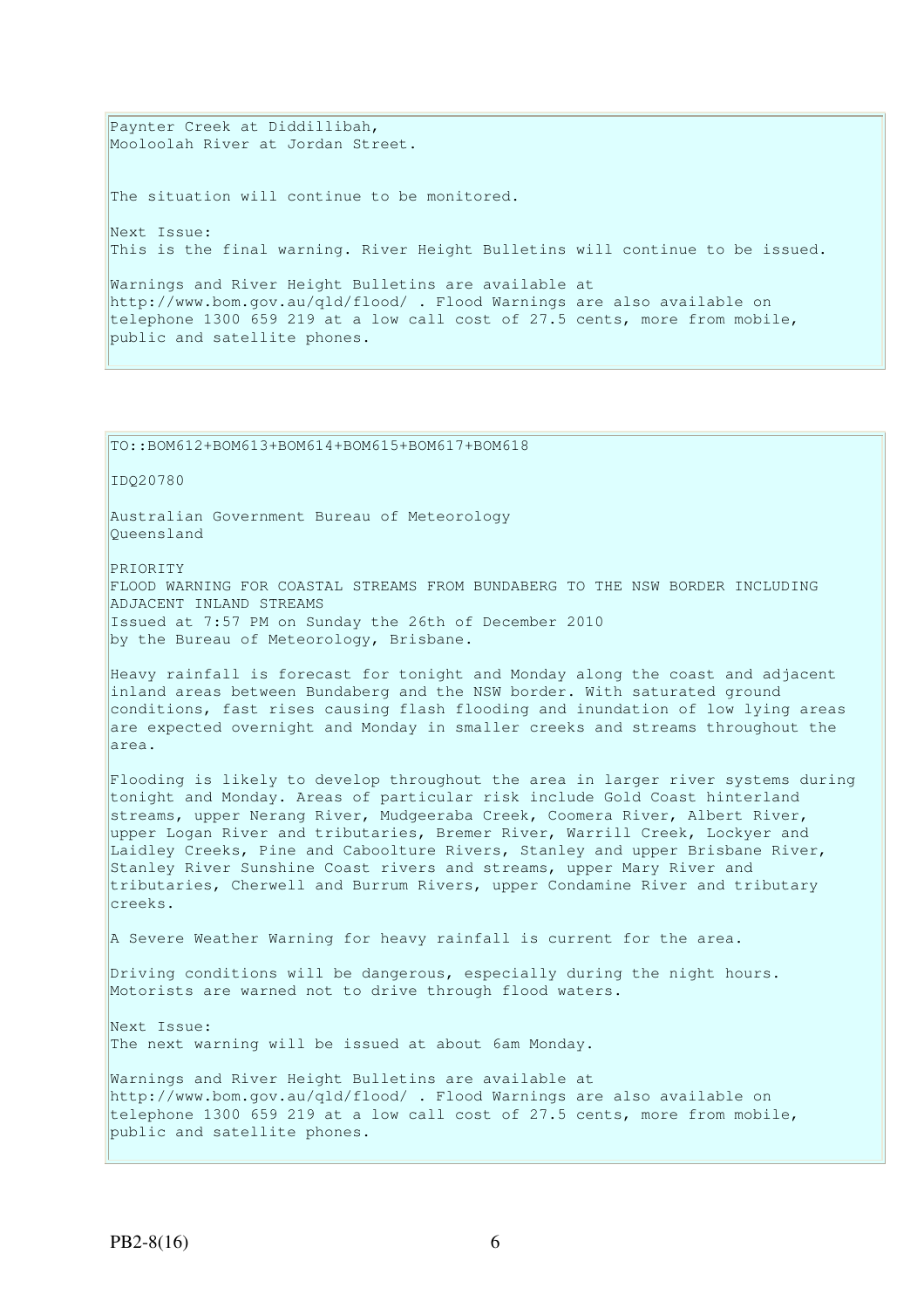TO::BOM612+BOM613+BOM614+BOM615+BOM617+BOM618 IDQ20780 Australian Government Bureau of Meteorology Queensland PRIORITY FLOOD WARNING FOR COASTAL STREAMS FROM BUNDABERG TO THE NSW BORDER INCLUDING ADJACENT INLAND STREAMS Issued at 5:42 AM on Monday the 27th of December 2010 by the Bureau of Meteorology, Brisbane. Widespread heavy rainfall of between 50 and 100 millimetres has been recorded in the catchments of the Lockyer, Bremer, Logan and Albert Rivers. Rainfall in the Upper Brisbane and Stanley on the Sunshine coast have been less than 50 millimetres. A flood warning has been issued for the Laidley and Lockyer Creeks and the Bremer River. Logan and Albert Rivers: Moderate flood levels are peaking in the Albert River at Beaudesert and in the Logan River at Rathdowney. Major flood levels have peaked in Teviot Brook at Boonah. Minor flooding is expected in the Logan River at Yarrahappini and Macleans Bridge this morning but at this stage the river is not expected to reach minor flood level at Waterford. Upper Brisbane: Minor to moderate flooding is occurring in the Upper Brisbane above Wivenhoe Dam. Sunshine Coast Rivers: Minor flooding is expected in the Mary River at Gympie during this morning and some minor flooding is occurring in the coastal streams such as Paynter Creek and the Mooloolah River. A Severe Weather Warning for heavy rainfall is current for the area. Next Issue: The next warning will be issued at about noon Monday. Warnings and River Height Bulletins are available at http://www.bom.gov.au/qld/flood/ . Flood Warnings are also available on telephone 1300 659 219 at a low call cost of 27.5 cents, more from mobile, public and satellite phones.

TO::BOM612+BOM613+BOM614+BOM615+BOM617+BOM618

IDQ20780

Australian Government Bureau of Meteorology Queensland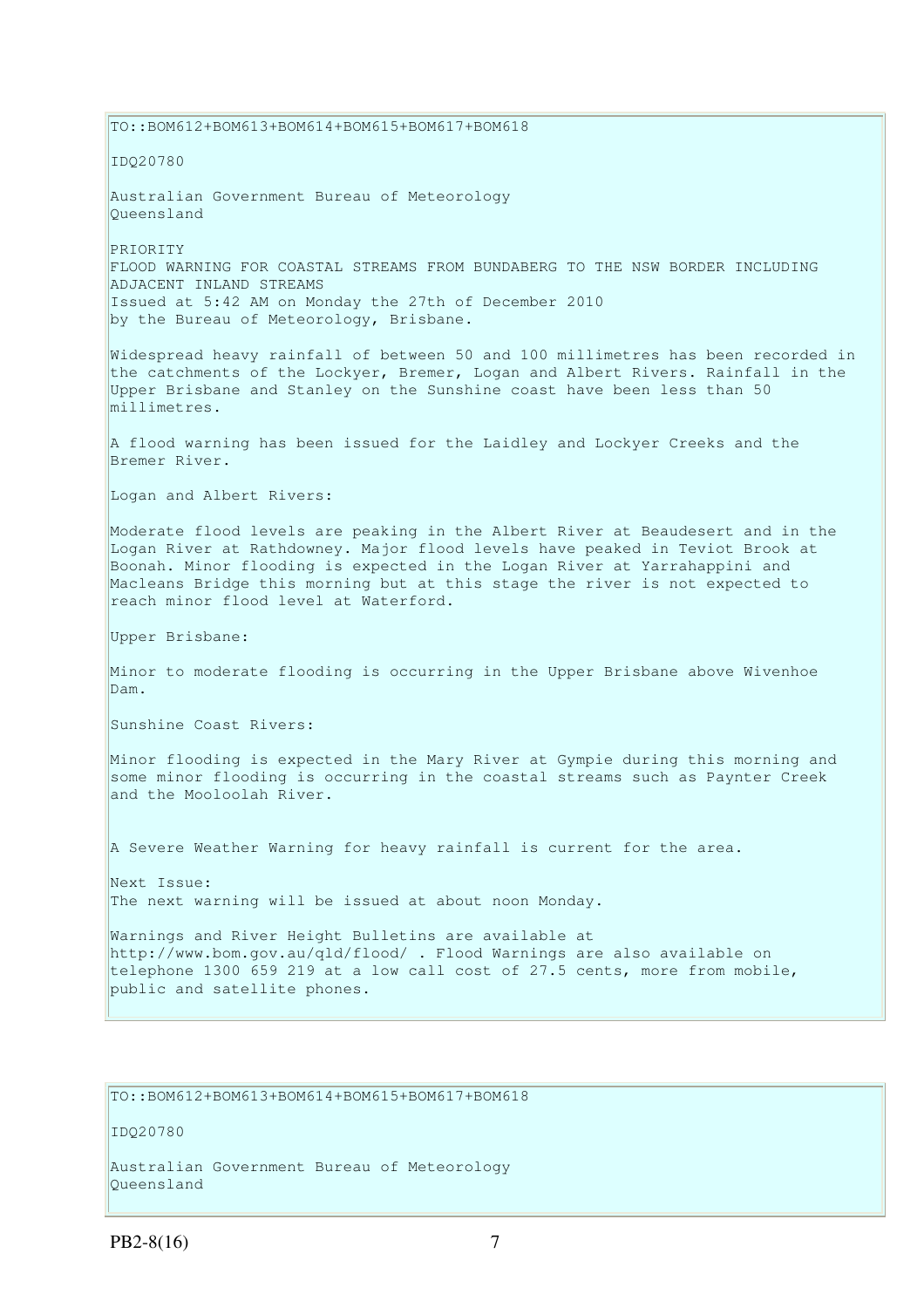PRIORITY FLOOD WARNING FOR COASTAL STREAMS FROM BUNDABERG TO THE NSW BORDER INCLUDING ADJACENT INLAND STREAMS Issued at 12:10 PM on Monday the 27th of December 2010 by the Bureau of Meteorology, Brisbane. Widespread heavy rainfall of between 50 and 100 millimetres has been recorded in the catchments of the Lockyer, Bremer, Logan and Albert Rivers. Rainfall in the Upper Brisbane and Stanley Rivers and in the Sunshine Coast streams have been less than 50 millimetres. A flood warning has been issued for the Laidley, Lockyer and Warrill Creeks and the Bremer River. LOGAN AND ALBERT RIVERS. River levels in the Albert River at Beaudesert have peaked with moderate flood levels rising in the Logan River between Rathdowney and the Round Mountain area. Major flood levels have peaked in Teviot Brook at Boonah. Minor flooding is approaching a peak in the Logan River at Yarrahappini with further rises expected downstream at Macleans Bridge during Monday. At this stage the river is not expected to reach the minor flood level of 6 metres at Waterford. UPPER BRISBANE RIVER: Minor to moderate flooding is occurring in the Upper Brisbane above Wivenhoe Dam. SUNSHINE COAST RIVERS: Minor flooding is occurring in the Mary River in the Gympie area and in the coastal streams of Paynter Creek and the Mooloolah River. A Severe Weather Warning for heavy rainfall is current for the area. Next Issue: The next warning will be issued at about 5pm Monday. Latest River Heights: nil. Warnings and River Height Bulletins are available at http://www.bom.gov.au/qld/flood/ . Flood Warnings are also available on telephone 1300 659 219 at a low call cost of 27.5 cents, more from mobile, public and satellite phones.

TO::BOM612+BOM613+BOM614+BOM615+BOM617+BOM618

IDQ20780

Australian Government Bureau of Meteorology Queensland

PRIORITY FLOOD WARNING FOR COASTAL STREAMS FROM BUNDABERG TO THE NSW BORDER INCLUDING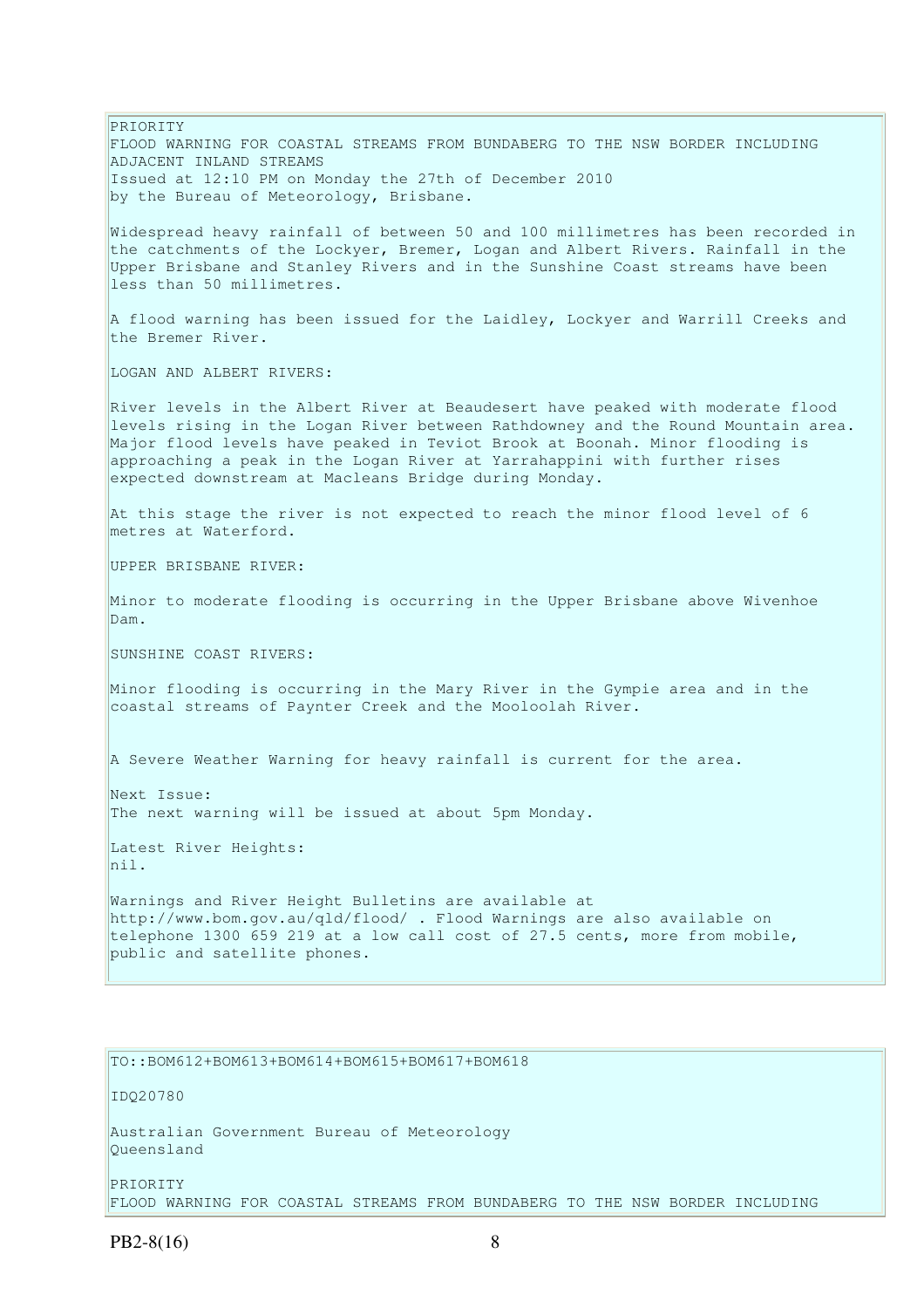ADJACENT INLAND STREAMS Issued at 4:55 PM on Monday the 27th of December 2010 by the Bureau of Meteorology, Brisbane. Rainfalls of between 50-60mm have been recorded since 9am in the upper reaches of the Logan, Albert and Bremer Rivers and in Laidley and Warrill Creeks. This rainfall combined with widespread heavy rainfalls in these areas of between 50 and 100 millimetres in the 24 hours to 9am Monday. A flood warning has been issued for the Laidley, Lockyer and Warrill Creeks and the Bremer River. LOGAN AND ALBERT RIVERS: Major flood levels are being recorded in the upper Logan River at Rathdowney and in the upper Teviot Brook at Boonah. Minor flooding is expected in the lower Albert River at Beenleigh overnight tonight. Further rises are expected in the Waterford area to above the minor flood level of 6 metres early Tuesday. UPPER BRISBANE RIVER: Minor to moderate flooding is occurring in the Upper Brisbane above Wivenhoe Dam. Minor flooding is also occurring in the following locations: - Mudgeeraba Creek at Mudgeeraba. - Burpengary Creek at Rowley Road. - Paynter Creek at Diddillibah. - Mooloolah River at Jordan Street. - Mary River between Gympie and Home Park. - Gregory River at the Isis Highway. A Severe Weather Warning for heavy rainfall is current for the area. Next Issue: The next warning will be issued at about 8pm Monday. Latest River Heights: nil. Warnings and River Height Bulletins are available at http://www.bom.gov.au/qld/flood/ . Flood Warnings are also available on telephone 1300 659 219 at a low call cost of 27.5 cents, more from mobile, public and satellite phones. TO::BOM612+BOM613+BOM614+BOM615+BOM617+BOM618

IDQ20780

Australian Government Bureau of Meteorology Queensland

PRIORITY FLOOD WARNING FOR COASTAL STREAMS FROM BUNDABERG TO THE NSW BORDER INCLUDING ADJACENT INLAND STREAMS Issued at 8:29 PM on Monday the 27th of December 2010 by the Bureau of Meteorology, Brisbane.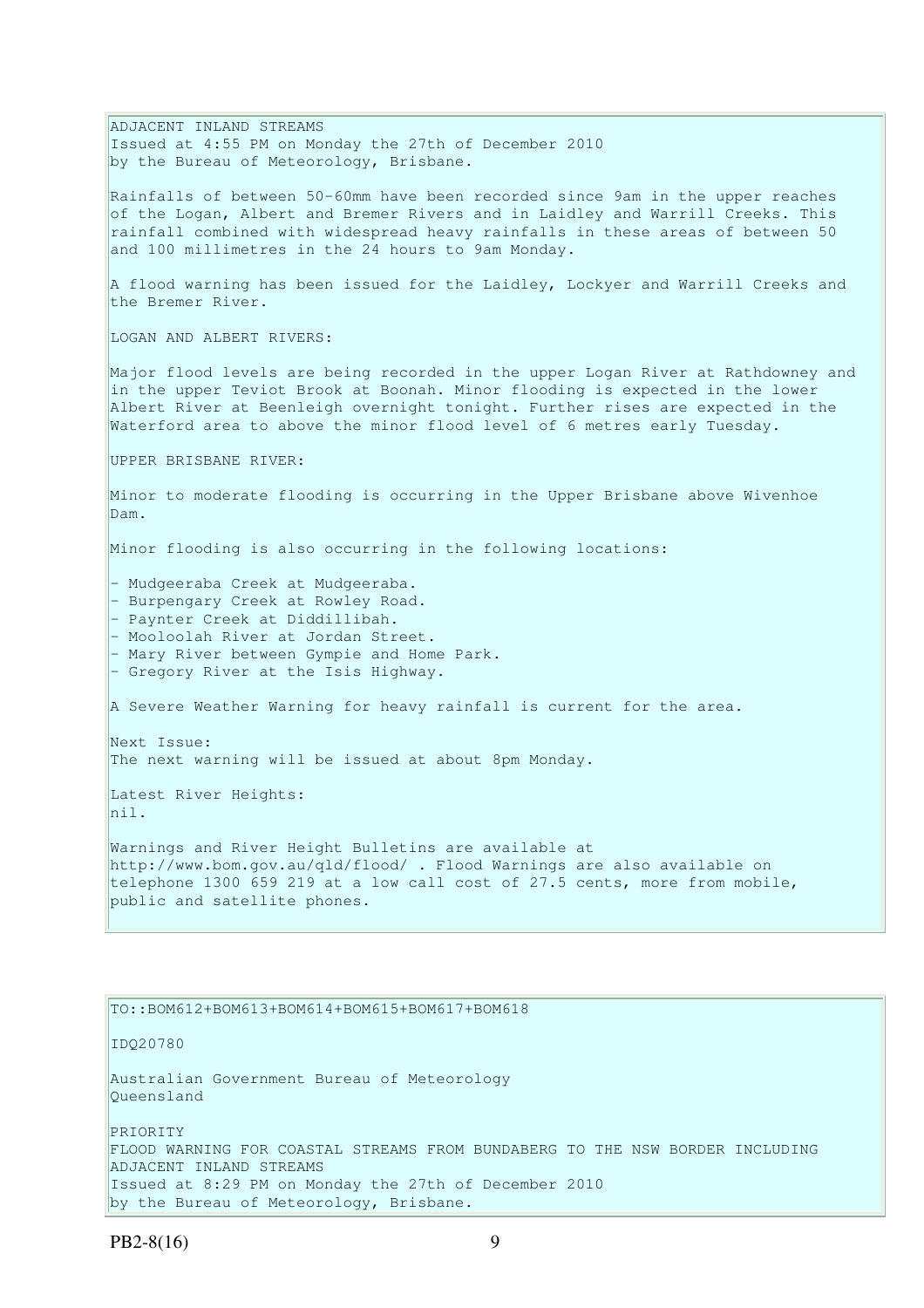Since 9am Sunday, rainfall between 100 and 150mm has fallen over the Logan, Albert and Bremer Rivers and Laidley, Lockyer and Warrill Creeks causing rapid rises and moderate to major flooding in the the region. A flood warning has been issued for the Laidley, Lockyer and Warrill Creeks and the Bremer River. LOGAN AND ALBERT RIVERS: Major flooding is peaking in the Upper Logan River at Rathdowney and in the Upper Teviot Brook at Boonah. Minor flooding is expected in the lower Albert River at Beenleigh overnight tonight. Further rises are expected in the Waterford area with river levels expected to reach the minor flood level of 6 metres early Tuesday. UPPER BRISBANE RIVER: Minor to moderate flooding is occurring in the Upper Brisbane above Wivenhoe Dam. Minor flooding is also occurring in the following locations: - Mudgeeraba Creek at Mudgeeraba. - Canungra Creek at Benobble - Burpengary Creek at Rowley Road. - Enoggera Reservoir. - Paynter Creek at Diddillibah. - Mooloolah River at Jordan Street. - South Maroochy River at Yandina. - Mary River between Gympie and Home Park. - Gregory River at the Isis Highway. A Severe Weather Warning for heavy rainfall is current for the area. Next Issue: The next warning will be issued at about 6am Tuesday. Latest River Heights: Nil. Warnings and River Height Bulletins are available at http://www.bom.gov.au/qld/flood/ . Flood Warnings are also available on telephone 1300 659 219 at a low call cost of 27.5 cents, more from mobile, public and satellite phones.

#### TO::BOM612+BOM613+BOM614+BOM615+BOM617+BOM618

IDQ20780

Australian Government Bureau of Meteorology Queensland

FLOOD WARNING FOR COASTAL STREAMS FROM BUNDABERG TO THE NSW BORDER INCLUDING ADJACENT INLAND STREAMS Issued at 5:51 AM on Tuesday the 28th of December 2010 by the Bureau of Meteorology, Brisbane.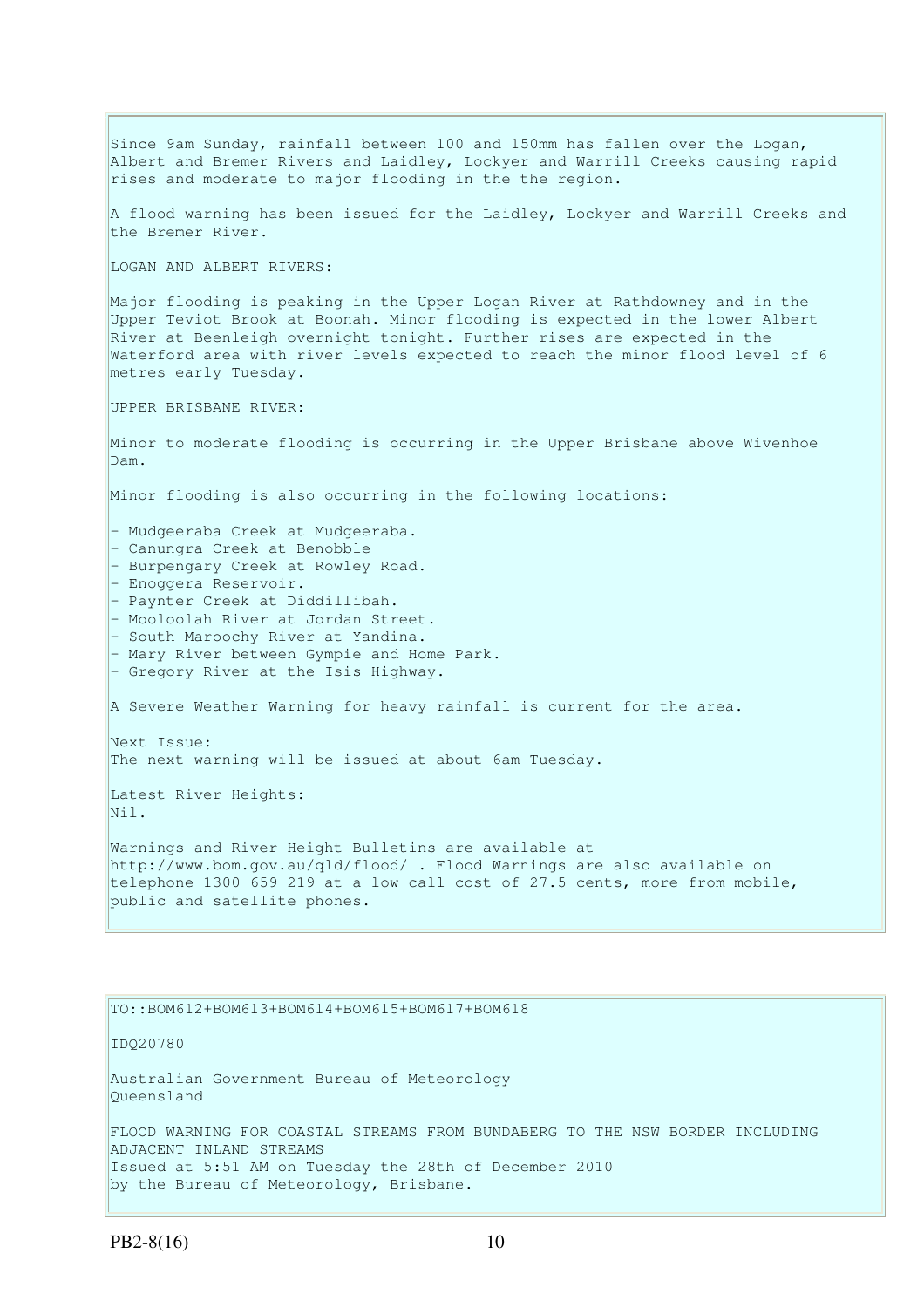Widespread rainfall totals of between 100 and 150mm has fallen since 9am Sunday over the coastal and inland areas between Bundaberg and the NSW Border, causing moderate to major flooding in the region. River and stream levels are generally easing during Tuesday morning as the heavy rainfall has cleared from the southern areas, however some heavy rainfall remains in the Bundaberg area but expected to clear later this morning.

A flood warning is current for the Lockyer and Warrill Creeks and the Bremer River.

LOGAN AND ALBERT RIVERS:

Moderate flooding is easing in the Upper Logan River at Rathdowney, major flooding easing in the Teviot Brook at Boonah. Minor to moderate flooding continues along the lower Logan River downstream from Beaudesert, with moderate flooding approaching a peak at Macleans Bridge and some minor flooding at Waterford during Tuesday morning.

UPPER BRISBANE RIVER:

Minor to major flooding is occurring in the Upper Brisbane above Wivenhoe Dam.

CHERWELL-BURRUM RIVERS:

Heavy rainfall continues across the Cherwell-Burrum catchments during Tuesday morning. Moderate flooding continues to rise in the Gregory River at Isis Highway. Moderate flooding continues to rise along the Cherwell River between Railway Bridge and Pacific Haven. Some minor flooding is occurring in the Burrum River at Howard.

Isolated minor or moderate flooding is also occurring in the following locations:

- Enoggera Reservoir.

- Paynter Creek at Diddillibah, and Doonan Creek.

- Mooloolah River at Jordan Street.

- Mary River between Dagun Pocket Gympie and Home Park, including Gympie.

A Severe Weather Warning for heavy rainfall is current for the Wide Bay and Burnett.

Weather Forecast: Further rain periods, easing this afternoon. Moderate to heavy falls.

Next Issue: The next warning will be issued at about midday Tuesday.

Latest River Heights: nil.

Warnings and River Height Bulletins are available at http://www.bom.gov.au/qld/flood/ . Flood Warnings are also available on telephone 1300 659 219 at a low call cost of 27.5 cents, more from mobile, public and satellite phones.

TO::BOM612+BOM613+BOM614+BOM615+BOM617+BOM618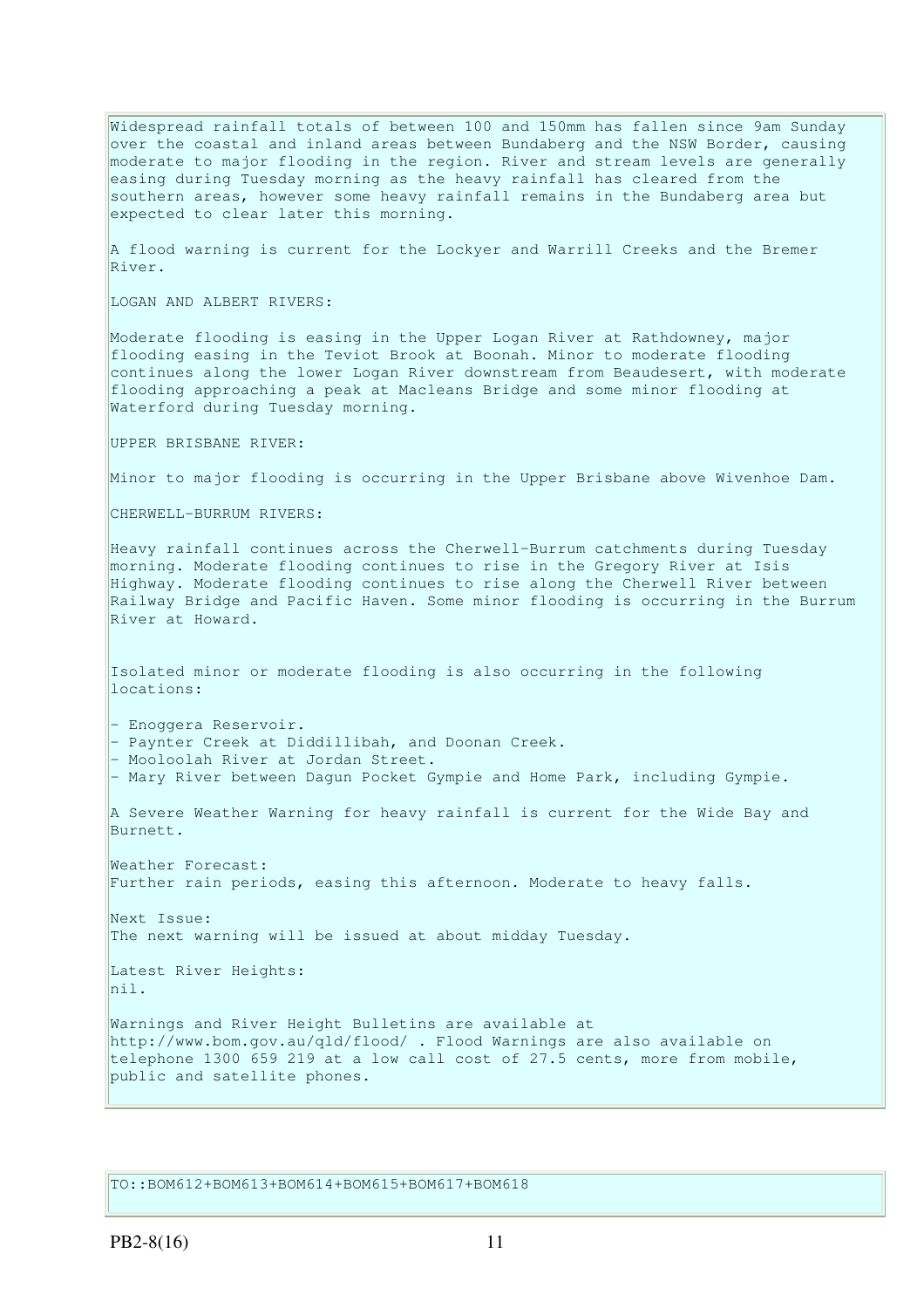IDQ20780

Australian Government Bureau of Meteorology Queensland

FLOOD WARNING FOR COASTAL STREAMS FROM BUNDABERG TO THE NSW BORDER INCLUDING ADJACENT INLAND STREAMS Issued at 11:29 AM on Tuesday the 28th of December 2010 by the Bureau of Meteorology, Brisbane.

Recent rainfall over the coastal and inland areas between Bundaberg and the NSW Border have caused moderate to major flooding in the region. River and stream levels are generally easing during Tuesday as the heavy rainfall has cleared from the southern areas. Some heavy rainfall remains in the Bundaberg area which is expected to clear during Tuesday.

A flood warning is current for the Lockyer and Warrill Creeks and the Bremer River.

LOGAN AND ALBERT RIVERS:

Minor flooding is easing in the Upper Logan River at Rathdowney and in the Teviot Brook at Boonah. Minor to moderate flooding continues along the lower Logan River downstream from Beaudesert, with moderate flooding peaking at Macleans Bridge and some minor flooding expected at Waterford during Tuesday.

UPPER BRISBANE RIVER:

Minor to moderate flooding is occurring in the Upper Brisbane above Wivenhoe Dam.

CHERWELL-BURRUM RIVERS:

Heavy rainfall has continued across the Cherwell-Burrum catchments during Tuesday morning. Moderate flooding continues to rise in the Gregory River at Isis Highway and minor flooding in the Isis River at the Bruce Highway. Major flooding continues to rise along the Cherwell River between Railway Bridge and Pacific Haven. Some minor flooding is occurring in the Burrum River at Howard. Minor to moderate flood levels continue along the Elliot River between the Elliot area and Dr May's Crossing.

Isolated minor or moderate flooding is also occurring in the following locations:

- Mary River between Dagun Pocket Gympie and Home Park, including Gympie. - Munna Creek at Marodian.

- Paynter Creek at Diddillibah, and Doonan Creek.

- Mooloolah River at Jordan Street.
- Purga Creek at Loamside.
- Oxley Creek at Beatty Road.
- Slacks Creek at Loganlea Road.

The Severe Weather Warning for the Wide Bay and Burnett has now been cancelled.

The next warning will be issued at about 7pm Tuesday.

Latest River Heights: nil.

Warnings and River Height Bulletins are available at

Next Issue: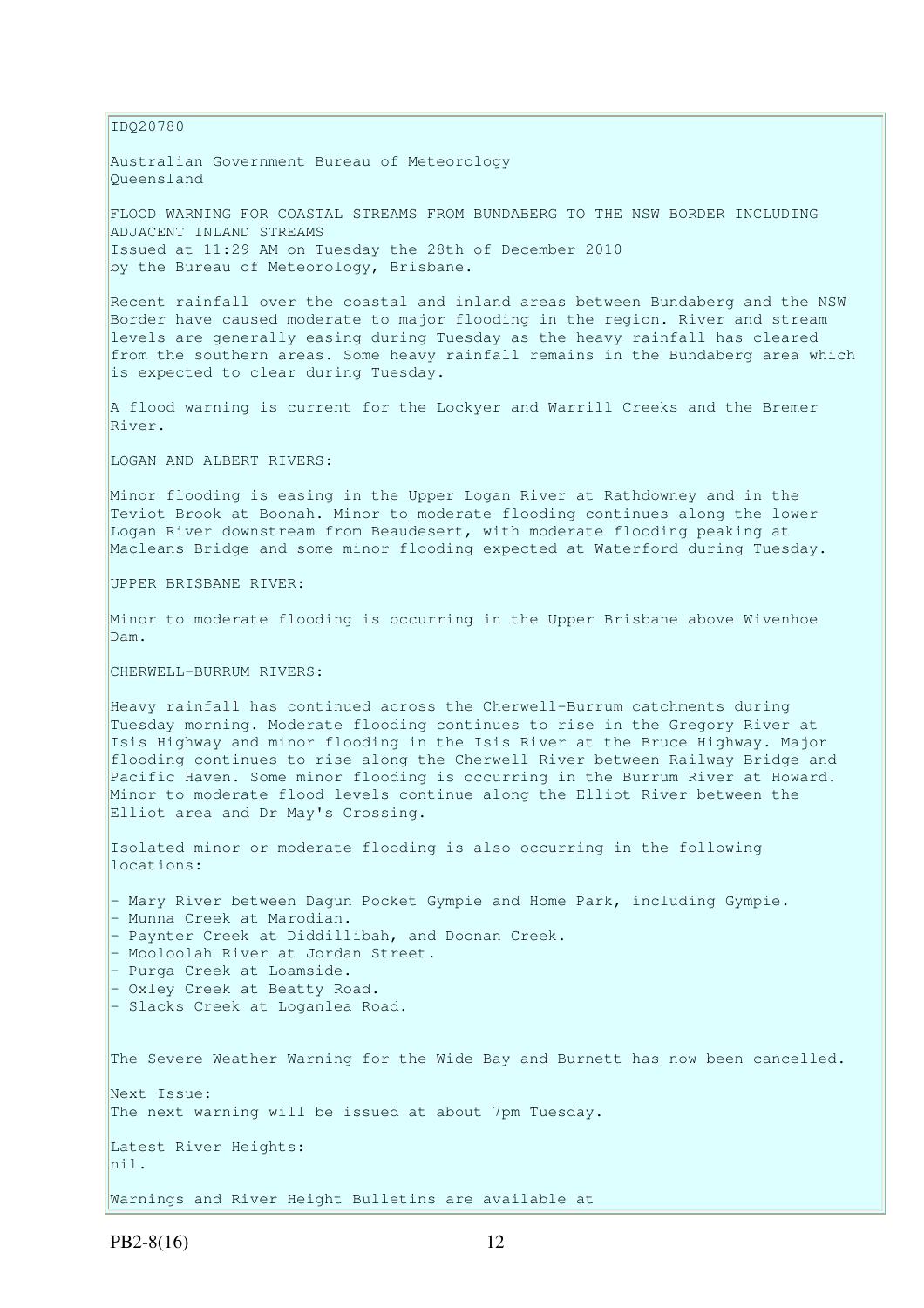http://www.bom.gov.au/qld/flood/ . Flood Warnings are also available on telephone 1300 659 219 at a low call cost of 27.5 cents, more from mobile, public and satellite phones.

TO::BOM612+BOM613+BOM614+BOM615+BOM617+BOM618

IDQ20780

Australian Government Bureau of Meteorology Queensland

FLOOD WARNING FOR COASTAL STREAMS FROM BUNDABERG TO THE NSW BORDER INCLUDING ADJACENT INLAND STREAMS Issued at 6:58 PM on Tuesday the 28th of December 2010 by the Bureau of Meteorology, Brisbane.

Heavy rainfall between Bundaberg and the Sunshine Coast has caused further river level rises in the region and moderate to major flooding continues in parts. Only light rainfall has fallen over the remainder of the region during Tuesday allowing river levels in the upper reaches to generally ease.

A flood warning is current for the Lockyer and Warrill Creeks and the Bremer River.

LOGAN AND ALBERT RIVERS:

Minor flooding continues to ease in the Upper Logan River at Rathdowney and has fallen below minor flood level in the Teviot Brook at Boonah. Moderate flooding continues in the lower Logan River between Yarrahappini and Macleans Bridge with some minor flooding expected at Waterford tonight.

UPPER BRISBANE RIVER:

Minor flooding is easing in the Upper Brisbane above Wivenhoe Dam.

CHERWELL-BURRUM RIVERS:

Heavy rainfall has continued across the Cherwell-Burrum catchments during Tuesday.

Moderate flood levels continue along the Elliot River between the Elliot area and Dr May's Crossing.

Major flooding in the Gregory River at Isis Hwy and moderate flooding in the Isis River at the Bruce Highway are now easing.

Major flooding is easing along the Cherwell River between Railway Bridge and Pacific Haven.

Minor flooding in the Burrum River at Howard is slowly easing.

Isolated minor or moderate flooding is also occurring in the following locations:

- Mary River between Dagun Pocket Gympie and Home Park, including Gympie. - Six Mile Creek at Cooran. - Munna Creek at Marodian.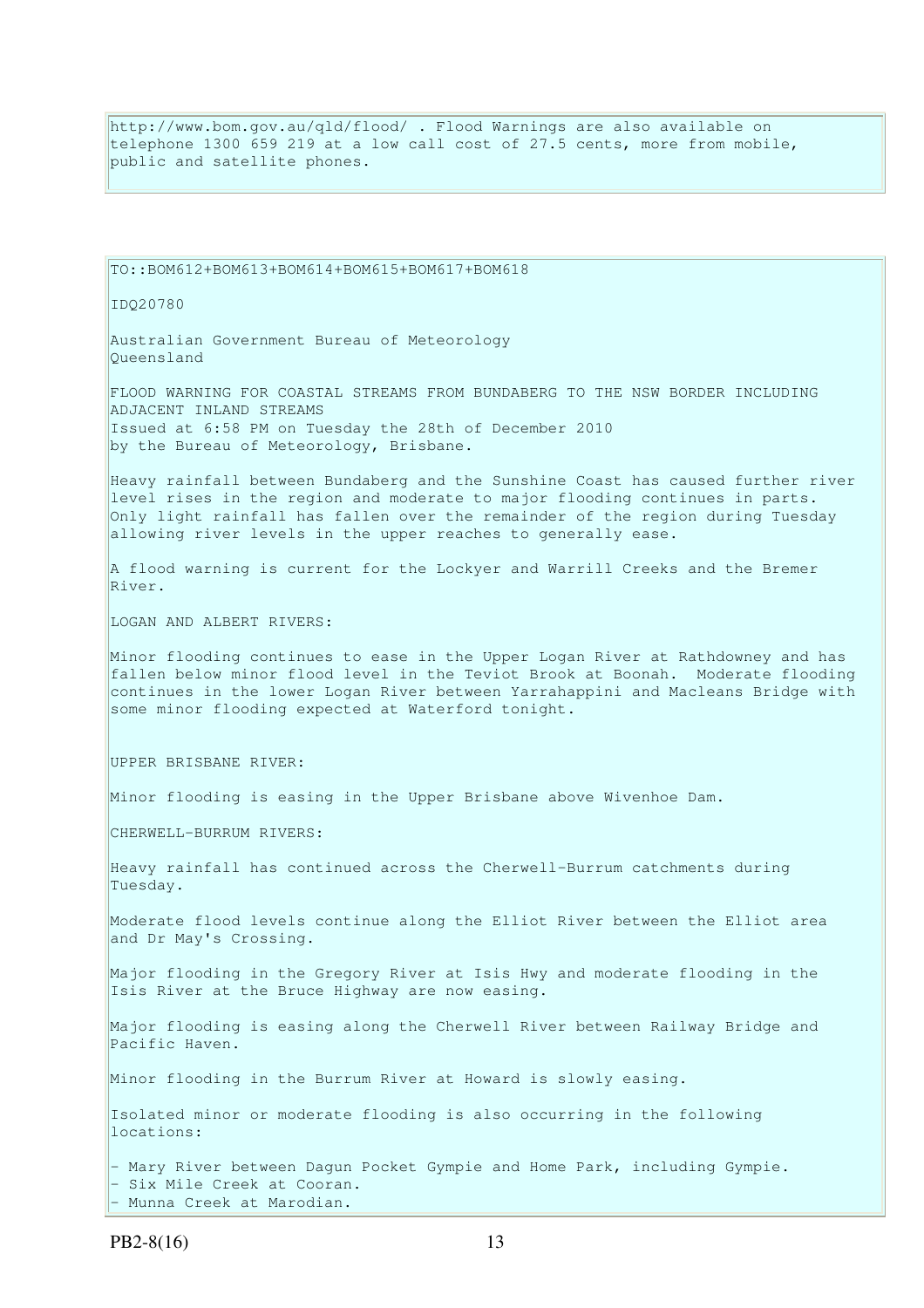- Paynter Creek at Diddillibah, and Doonan Creek. - Mooloolah River at Jordan Street. - Oxley Creek at Beatty Road. - Slacks Creek at Loganlea Road. Next Issue: The next warning will be issued at about 7am Wednesday. Latest River Heights: nil. Warnings and River Height Bulletins are available at http://www.bom.gov.au/qld/flood/ . Flood Warnings are also available on telephone 1300 659 219 at a low call cost of 27.5 cents, more from mobile,

TO::BOM612+BOM613+BOM614+BOM615+BOM617+BOM618

public and satellite phones.

IDQ20780

Australian Government Bureau of Meteorology Queensland

FLOOD WARNING FOR COASTAL STREAMS FROM BUNDABERG TO THE NSW BORDER INCLUDING ADJACENT INLAND CATCHMENTS Issued at 11:21 PM on Tuesday the 28th of December 2010 by the Bureau of Meteorology, Brisbane.

Heavy rainfall between Bundaberg and the Sunshine Coast has caused further river level rises in the region and moderate to major flooding continues in some areas.

A flood warning is current for the Lockyer and Warrill Creeks.

MARY RIVER

Minor flooding is rising between Moy Pocket and Gympie. River levels at Gympie are expected peak just below the moderate flood level. Downstream along the Mary River, minor to moderate flood levels continue to rise between Fishermas Pocket and Tiaro. Peaks are expected overnight or early tomorrow. Along Munna Creek, moderate flood levels are rising at Marodian with rises to 12 metres a possibility. Minor flood levels are likely in the Bauple area along Tinana Creek overnight.

LOGAN AND ALBERT RIVERS:

Minor flooding continues to ease in the Upper Logan River at Rathdowney and has fallen below minor flood level in the Teviot Brook at Boonah. Moderate flooding continues in the lower Logan River between Yarrahappini and Macleans Bridge with some minor flooding expected at Waterford tonight.

UPPER BRISBANE RIVER:

Minor to moderate flooding is easing in the Upper Brisbane above Wivenhoe Dam.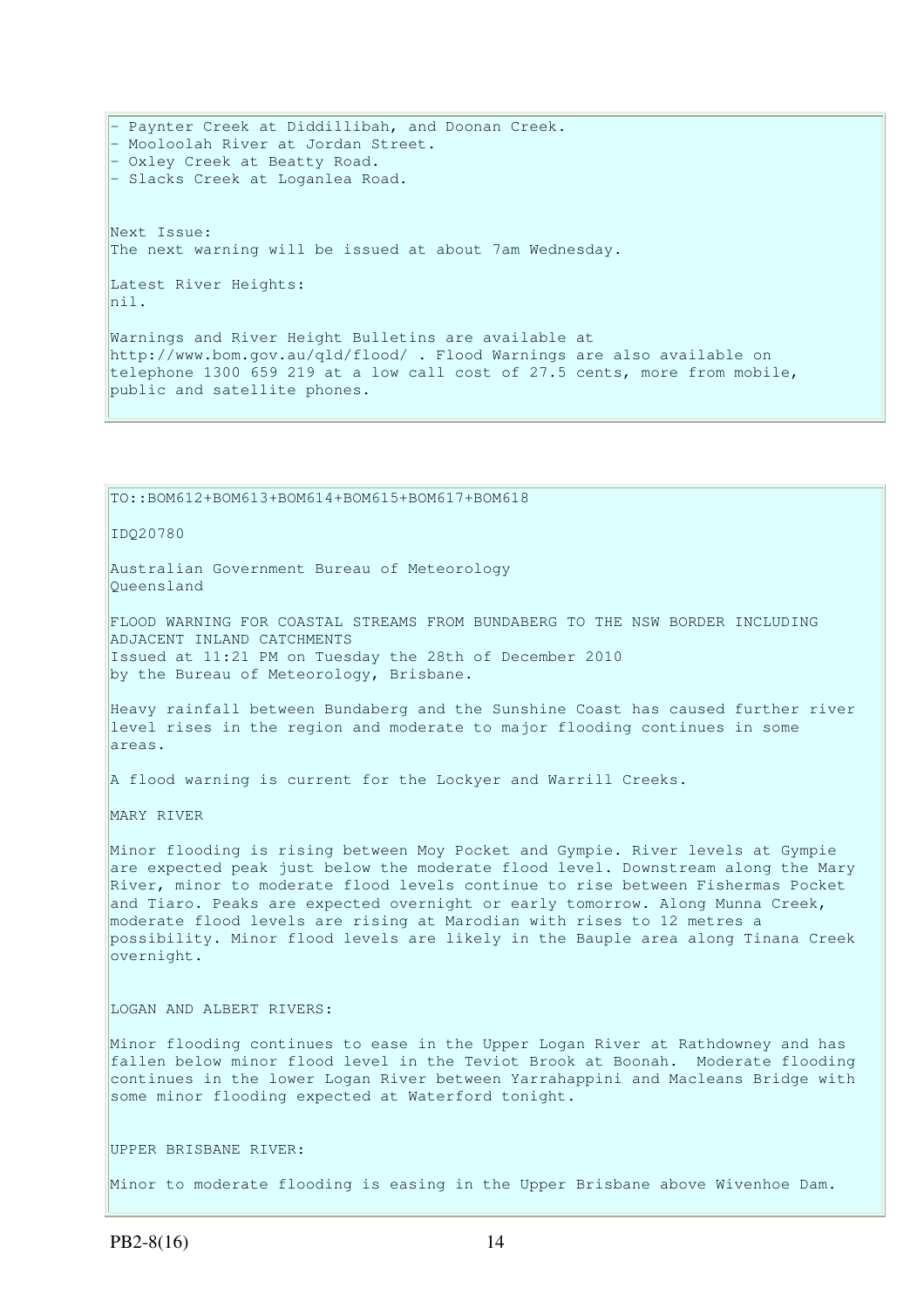CHERWELL-BURRUM RIVERS: Heavy rainfall has continued across the Cherwell-Burrum catchments during Tuesday. Minor flood levels are falling along the Elliot River between the Elliot area and Dr May's Crossing. Major flooding in the Gregory River at Isis Hwy and moderate flooding in the Isis River at the Bruce Highway are now easing. Major flooding is easing along the Cherwell River between Railway Bridge and Pacific Haven. Minor flooding in the Burrum River at Howard is slowly easing. Isolated minor or moderate flooding is also occurring in the following locations: - Paynter Creek at Diddillibah, and Doonan Creek. - Mooloolah River at Jordan Street. - Oxley Creek at Beatty Road. - Slacks Creek at Loganlea Road. Next Issue: The next warning will be issued at about 7am Wednesday. Latest River Heights: nil. Warnings and River Height Bulletins are available at http://www.bom.gov.au/qld/flood/ . Flood Warnings are also available on telephone 1300 659 219 at a low call cost of 27.5 cents, more from mobile, public and satellite phones.

TO::BOM612+BOM613+BOM614+BOM615+BOM617+BOM618

IDQ20780 Australian Government Bureau of Meteorology Queensland FLOOD WARNING FOR COASTAL STREAMS FROM BUNDABERG TO THE NSW BORDER INCLUDING ADJACENT INLAND CATCHMENTS Issued at 6:28 AM on Wednesday the 29th of December 2010 by the Bureau of Meteorology, Brisbane. Minor to moderate flood levels are generally easing during Wednesday in the coastal and inland stream between Bundaberg and the NSW Border, with levels expected to continue to ease during today. A flood warning is current for the Lockyer and Warrill Creeks and the Brisbane River below Wivenhoe Dam.

MARY RIVER

Minor flooding is occurring between Moy Pocket and the Gympie area, where river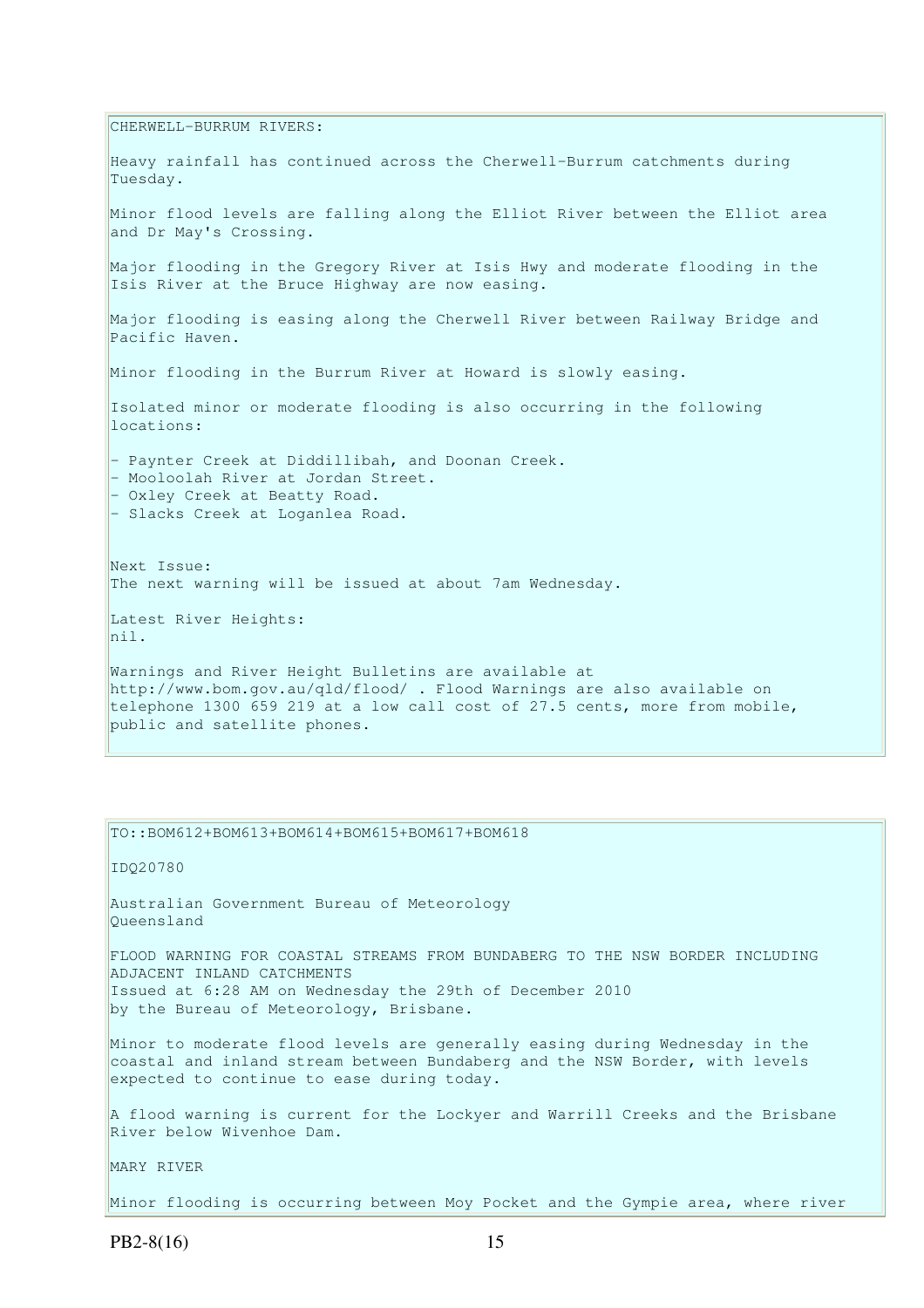levels at Gympie are expected peak just below the moderate flood level of 12 metres during Wednesday. Minor to moderate flooding extends downstream along the Mary River, with moderate flood levels contining to rise between Miva and Tiaro. Moderate flooding is nearing a peak in Munna Creek at Marodian to about 11.5 metres during Wednesday. Minor flooding is occurring between The Barrage and the Teddington area, with levels in the Bauple area along Tinana Creek expected to remain below minor. LOGAN AND ALBERT RIVERS: Minor flooding continues to ease in the upper Logan River at Rathdowney. Minor to moderate flooding is easing along the lower Logan River between Yarrahappini and Macleans Bridge, with river levels nearing a minor flood peak at Waterford during Wednesday. UPPER BRISBANE RIVER: Minor to moderate flooding is easing in the Upper Brisbane above Wivenhoe Dam. CHERWELL-BURRUM RIVERS: Minor to moderate flood levels continue to ease along the Gregory, Cherwell and Burrum Rivers during Wednesday morning. Isolated minor or moderate flooding is also occurring in the following locations: - Paynter Creek at Diddillibah, and Doonan Creek. - Mooloolah River at Jordan Street, and South Maroochy River at Yandina. - Oxley Creek at Beatty Road. - Slacks Creek at Loganlea Road. Weather Forecast: A shower or two. Next Issue: The next warning will be issued at about 3pm Wednesday. Warnings and River Height Bulletins are available at http://www.bom.gov.au/qld/flood/ . Flood Warnings are also available on telephone 1300 659 219 at a low call cost of 27.5 cents, more from mobile, public and satellite phones.

TO::BOM612+BOM613+BOM614+BOM615+BOM617+BOM618

IDQ20780

Australian Government Bureau of Meteorology Queensland

FLOOD WARNING FOR COASTAL STREAMS FROM BUNDABERG TO THE NSW BORDER INCLUDING ADJACENT INLAND CATCHMENTS Issued at 3:10 PM on Wednesday the 29th of December 2010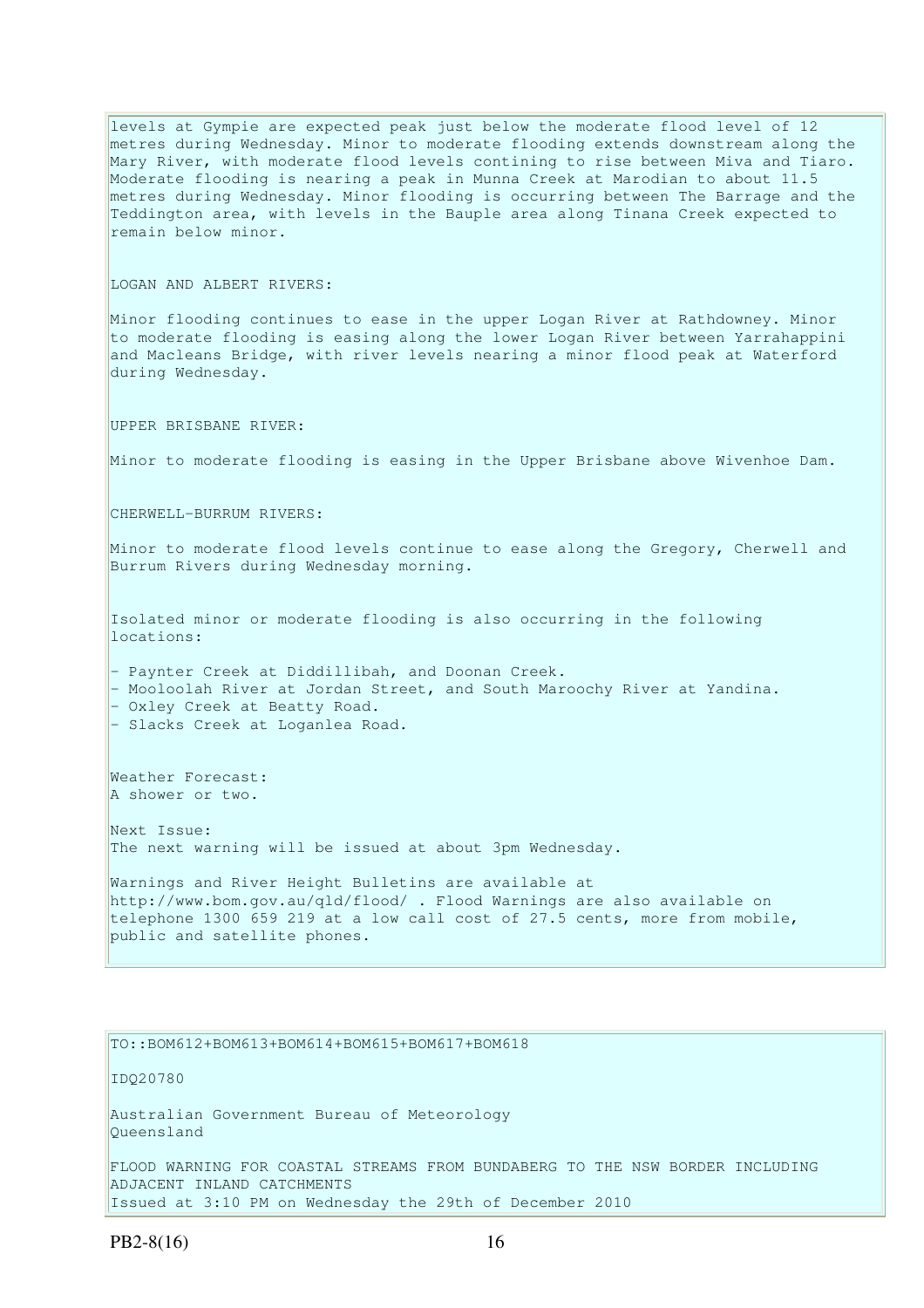by the Bureau of Meteorology, Brisbane.

Minor to moderate flood levels are generally easing during Wednesday in the coastal and inland stream between Bundaberg and the NSW Border, with levels expected to continue to ease during today.

A flood warning is current for the Lockyer and Warrill Creeks and the Brisbane River below Wivenhoe Dam.

MARY RIVER:

Minor flooding is occurring between Dagun Pocket and the Gympie area, where river levels at Gympie are approaching a peak just below the moderate flood level of 12 metres during Wednesday afternoon. Minor to moderate flooding extends downstream along the Mary River, with moderate flood levels contining to rise between Miva and Tiaro.

Moderate flooding has peaked in Munna Creek at Marodian at about 11.5 metres during Wednesday morning. Minor flooding is also occurring in the Teddington area, with levels in the Bauple area along Tinana Creek expected to remain below minor.

LOGAN AND ALBERT RIVERS:

Minor flooding continues to ease in the upper Logan River at Rathdowney. Minor to moderate flooding is easing along the lower Logan River in the Macleans Bridge area, with river levels at Waterford recording around a 6 metre peak during Wednesday morning.

UPPER BRISBANE RIVER:

Minor flooding is easing in the Upper Brisbane above Wivenhoe Dam.

CHERWELL-BURRUM RIVERS:

Minor flooding is easing on the Burrum River at Howard and moderate flood levels are easing on the Gregory River at the Isis Highway.

Isolated minor or moderate flooding is also occurring in the following locations: - Paynter Creek at Diddillibah, and Doonan Creek. - Mooloolah River at Jordan Street. - Oxley Creek at Beatty Road. - Slacks Creek at Loganlea Road. - Noosa River at Lake Cooroibah. Weather Forecast: A shower or two. Next Issue: The next warning will be issued at about 7pm Wednesday. Latest River Heights: nil. Warnings and River Height Bulletins are available at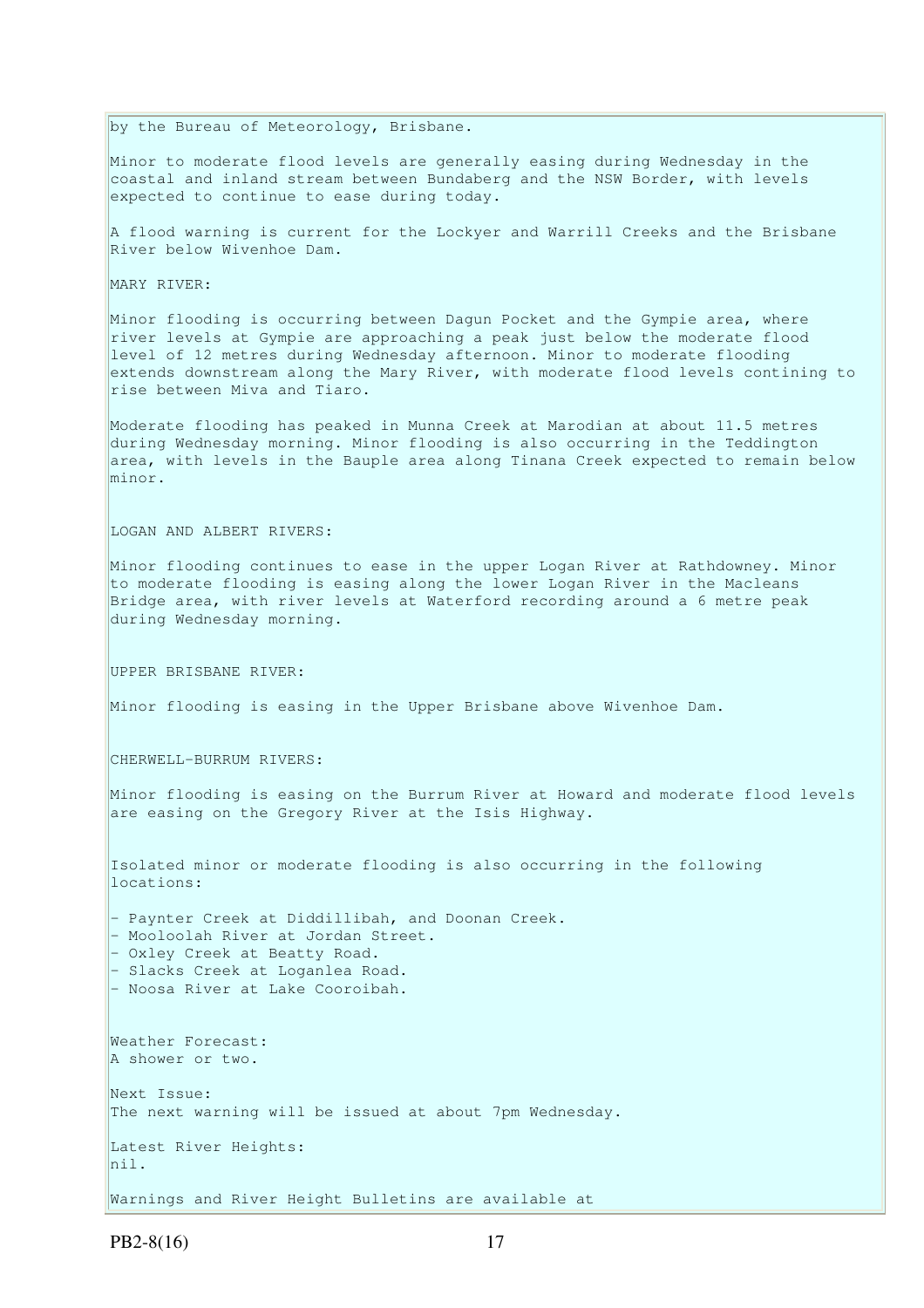http://www.bom.gov.au/qld/flood/ . Flood Warnings are also available on telephone 1300 659 219 at a low call cost of 27.5 cents, more from mobile, public and satellite phones.

TO::BOM612+BOM613+BOM614+BOM615+BOM617+BOM618

IDQ20780

Australian Government Bureau of Meteorology Queensland

FLOOD WARNING FOR COASTAL STREAMS FROM BUNDABERG TO THE NSW BORDER INCLUDING ADJACENT INLAND CATCHMENTS Issued at 6:40 PM on Wednesday the 29th of December 2010 by the Bureau of Meteorology, Brisbane.

Minor to moderate flood levels are generally easing during Wednesday in the coastal and inland stream between Bundaberg and the NSW Border, with levels expected to continue to ease during today.

A flood warning is current for Warrill Creek and the Brisbane River below Wivenhoe Dam.

MARY RIVER:

Minor flooding is occurring between Dagun Pocket and the Gympie area, where river levels at Gympie are approaching a peak just below the moderate flood level of 12 metres during Wednesday afternoon. Minor to moderate flooding extends downstream along the Mary River, with moderate flood levels continuing to rise between Miva and Tiaro.

Moderate flooding has peaked in Munna Creek at Marodian at about 11.5 metres during Wednesday morning. Minor flooding is also occurring in the Teddington area, with levels in the Bauple area along Tinana Creek expected to remain below minor.

LOGAN AND ALBERT RIVERS:

Minor flooding continues to ease along the Logan River at Rathdowney an in the Macleans Bridge area.

Isolated minor or moderate flooding is also occurring in the following locations:

- Paynter Creek at Diddillibah, and Doonan Creek. - Mooloolah River at Jordan Street. - Oxley Creek at Beatty Road. - Slacks Creek at Loganlea Road. - Noosa River at Lake Cooroibah.

- Brisbane River above Wivenhoe.
- Burrum River at Howard.
- Gregory River at Isis Highway.

Next Issue: The next warning will be issued at about 7am Wednesday.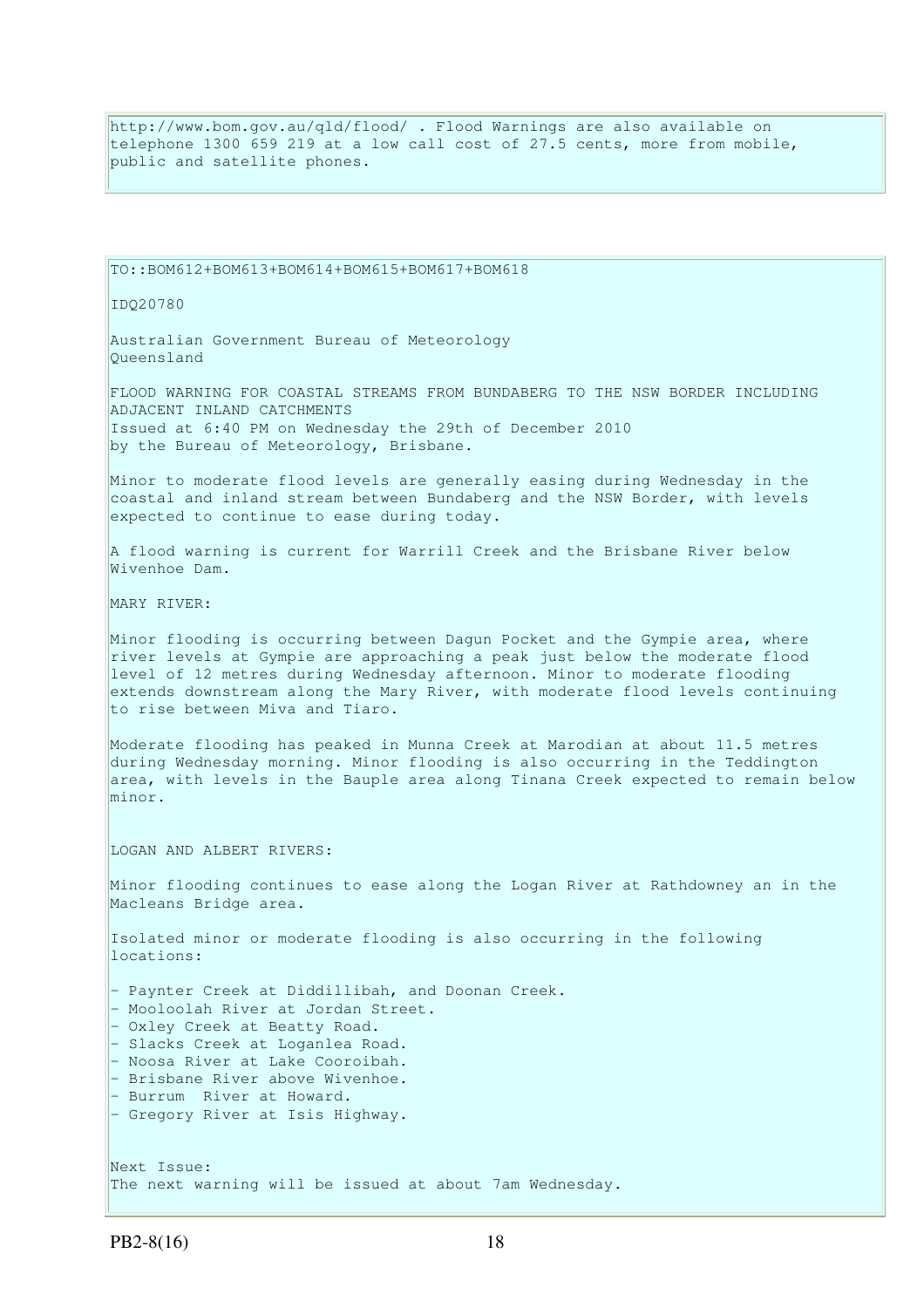Latest River Heights: nil.

Warnings and River Height Bulletins are available at http://www.bom.gov.au/qld/flood/ . Flood Warnings are also available on telephone 1300 659 219 at a low call cost of 27.5 cents, more from mobile, public and satellite phones.

TO::BOM612+BOM613+BOM614+BOM615+BOM617+BOM618 IDQ20780 Australian Government Bureau of Meteorology Queensland FLOOD WARNING FOR COASTAL STREAMS FROM BUNDABERG TO THE NSW BORDER INCLUDING ADJACENT INLAND CATCHMENTS Issued at 5:55 AM on Thursday the 30th of December 2010 by the Bureau of Meteorology, Brisbane. Minor to moderate flood levels continue to generally ease during Thursday in the coastal and inland stream between Bundaberg and the NSW Border, with levels expected to continue to ease during today. A flood warning is current for Warrill Creek and the Brisbane River below Wivenhoe Dam. MARY RIVER: Minor flooding is easing between Dagun Pocket and the Gympie area, where river levels at Gympie peaked to 11.74 metres at 2.30pm Wednesday. Moderate flooding extends downstream between Miva and Tiaro, where the flood peak remains in the Home Park area during Thursday morning. Moderate flooding is easing in Munna Creek at Marodian. Minor flooding is also easing in Tinana Creek at Teddington Weir. LOGAN AND ALBERT RIVERS: Minor flooding continues to ease along the Logan River at Rathdowney an in the Macleans Bridge area. Isolated minor flooding is also easing in the following locations: - Paynter Creek at Diddillibah. - Mooloolah River at Jordan Street. - Brisbane River above Wivenhoe. Weather Forecast: Isolated showers near the coast. Next Issue: The next warning will be issued at about 3pm Thursday. Warnings and River Height Bulletins are available at http://www.bom.gov.au/qld/flood/ . Flood Warnings are also available on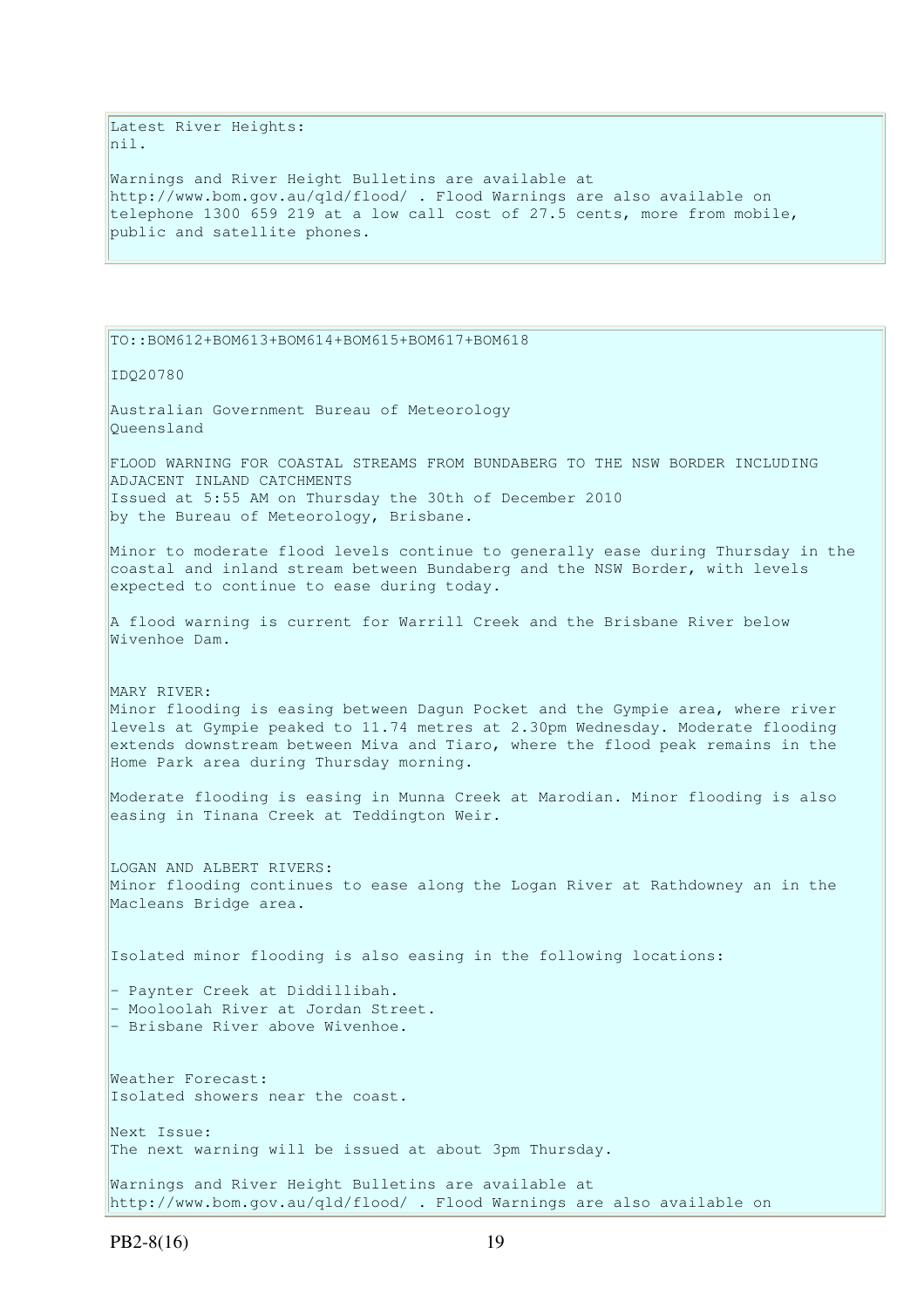telephone 1300 659 219 at a low call cost of 27.5 cents, more from mobile, public and satellite phones.

TO::BOM612+BOM613+BOM614+BOM615+BOM617+BOM618 IDQ20780 Australian Government Bureau of Meteorology Queensland FINAL FLOOD WARNING FOR COASTAL STREAMS FROM BUNDABERG TO THE NSW BORDER INCLUDING ADJACENT INLAND CATCHMENTS Issued at 2:44 PM on Thursday the 30th of December 2010 by the Bureau of Meteorology, Brisbane. Minor to moderate flood levels continue to fall during Friday in the coastal and inland stream between Bundaberg and the NSW Border, with levels expected to continue to ease during tomorrow. A flood warning is current for Warrill Creek and the Brisbane River below Wivenhoe Dam. MARY RIVER: Minor flooding is easing between Dagun Pocket and the Gympie area, where river levels at Gympie peaked at 11.74 metres on Wednesday. Moderate flooding extends downstream between Miva and Tiaro, where the flood peak remains in the Home Park area during Thursday morning. Minor flooding is easing in Tinana Creek. Isolated minor flooding is also easing in the following locations: - Macleans Bridge on the Logan River. - Brisbane River above Wivenhoe. Next Issue: No further warnings will be issued for this event. Rainfall and river height data is available via the Bureau Website. Warnings and River Height Bulletins are available at http://www.bom.gov.au/qld/flood/ . Flood Warnings are also available on telephone 1300 659 219 at a low call cost of 27.5 cents, more from mobile, public and satellite phones.

TO::BOM612+BOM613+BOM614+BOM615+BOM617+BOM618

IDQ20780

Australian Government Bureau of Meteorology Queensland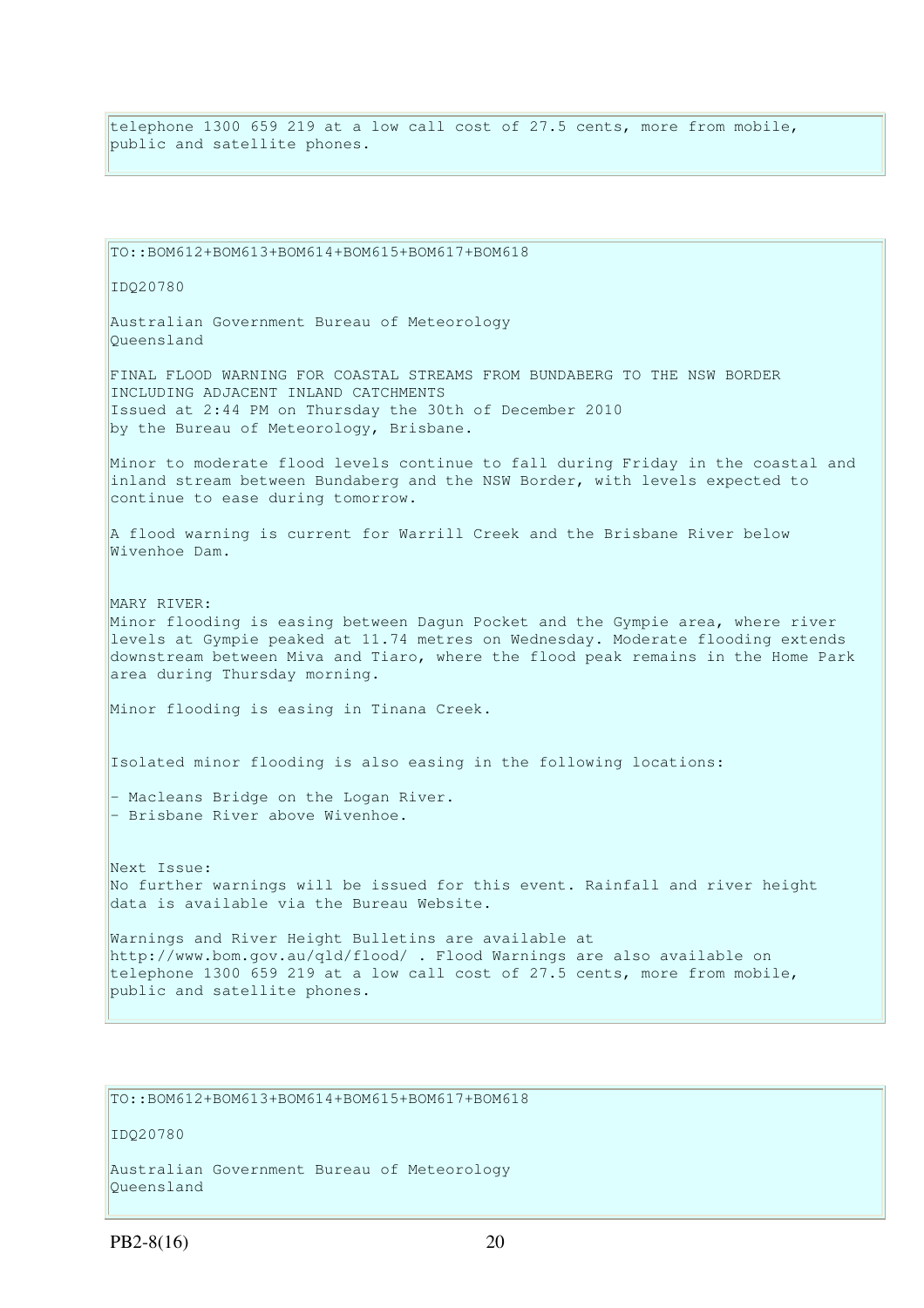FLOOD WARNING FOR COASTAL STREAMS FROM MARYBOROUGH TO THE NSW BORDER Issued at 2:48 PM on Sunday the 9th of January 2011 by the Bureau of Meteorology, Brisbane.

Very heavy rainfall is being recorded in a rainband that stretches from Gympie to the northern suburbs of Brisbane and inland to Dalby. Totals of up to 25 to 50 millimetres have been recorded in the last hour within this rainband with the heaviest rainfall currently in the upper reaches of the Caboolture River and Kilcoy Creek.

This rainband is expected to move south during this afternoon and during Sunday night. Fast rises and flash flooding are possible during tonight in the Caboolture and Pine River catchments and in the Brisbane Metropolitan creeks.

A flood warning is current for the Mary River, Sunshine Coast Streams, Upper Brisbane and Lower Brisbane Rivers.

The heaviest rainfall during the 6 hours to 3pm Sunday includes Wamuran 94mm, Mt Mee 99mm and Maleny 92mm.

Next Issue: The next warning will be issued at about 7pm.

Warnings and River Height Bulletins are available at http://www.bom.gov.au/qld/flood/ . Flood Warnings are also available on telephone 1300 659 219 at a low call cost of 27.5 cents, more from mobile, public and satellite phones.

TO::BOM612+BOM613+BOM614+BOM615+BOM617+BOM618

IDQ20780

Australian Government Bureau of Meteorology Queensland

FLOOD WARNING FOR COASTAL STREAMS FROM MARYBOROUGH TO THE NSW BORDER Issued at 7:05 PM on Sunday the 9th of January 2011 by the Bureau of Meteorology, Brisbane.

A rainband stretches from Gympie to the northern suburbs of Brisbane and inland to Dalby. Rainfall totals of up 180 millimetres have been recorded in the Sunshine Coast region in the six hours to 7pm. The heaviest rainfall in the past two hours has been in the Killcoy, Stanley and Upper Mary catchments, with totals up to 60 millimetres recorded. The rainband is expected to move south during Sunday night.

Fast river rises have occurred in the Caboolture River resulting in minor flooding at Caboolture. Further rises in the Caboolture River and Pine River catchments are expected overnight Sunday.

Fast river rises have occurred in Woogaroo Creek resulting in moderate flooding at Opossum. Further flooding is possible in the Brisbane and Ipswich metropolitan creeks overnight Sunday.

Flood warnings are current for the Mary River, Sunshine Coast streams and the Upper Brisbane and Lower Brisbane rivers.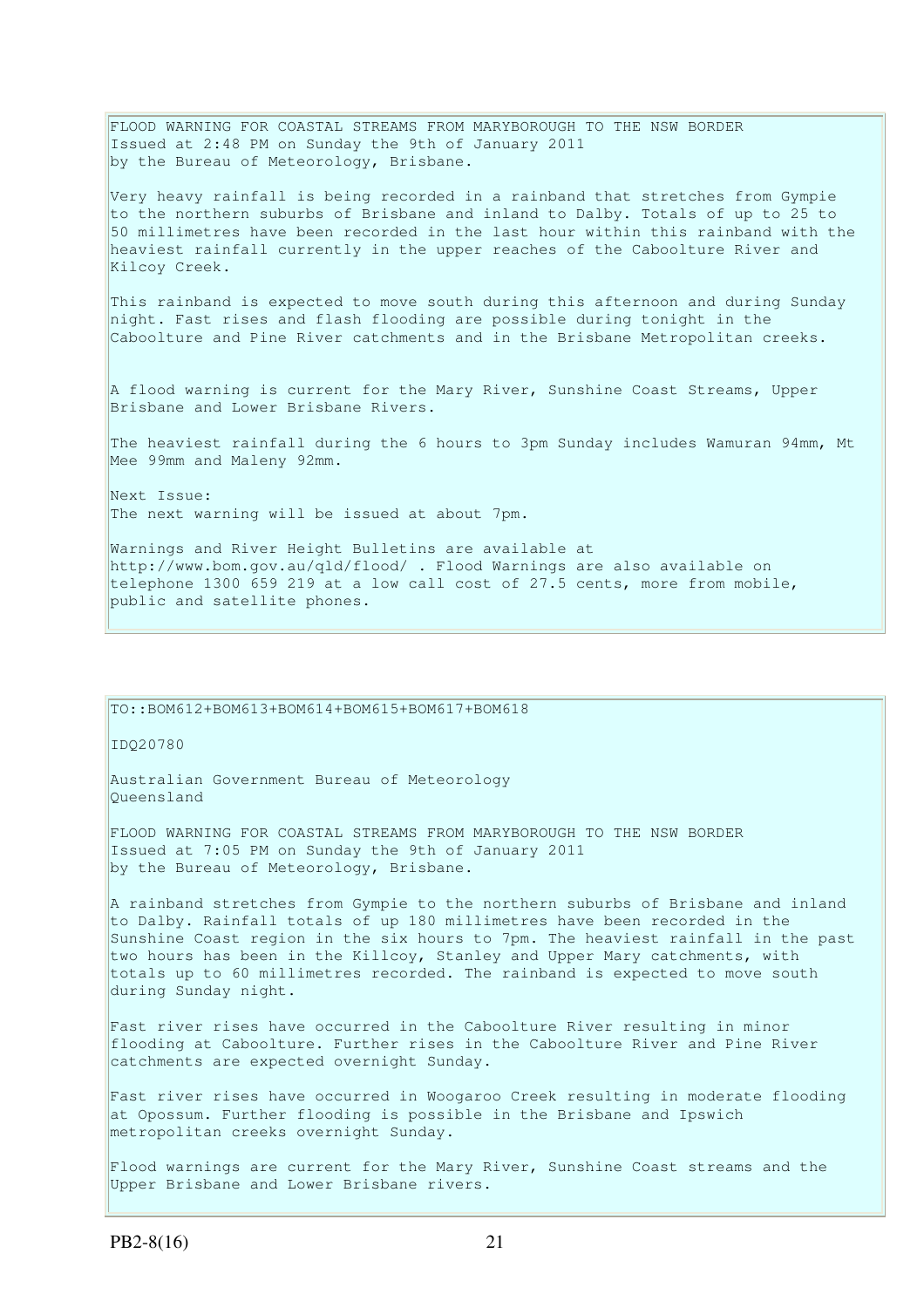Next Issue: The next warning will be issued at about 11pm.

Warnings and River Height Bulletins are available at http://www.bom.gov.au/qld/flood/ . Flood Warnings are also available on telephone 1300 659 219 at a low call cost of 27.5 cents, more from mobile, public and satellite phones.

### TO::BOM612+BOM613+BOM614+BOM615+BOM617+BOM618

IDQ20780

Australian Government Bureau of Meteorology Queensland

FLOOD WARNING FOR COASTAL STREAMS FROM MARYBOROUGH TO THE NSW BORDER Issued at 11:02 PM on Sunday the 9th of January 2011 by the Bureau of Meteorology, Brisbane.

A rainband stretches from Gympie to the northern suburbs of Brisbane and inland to Dalby. Rainfall totals of up 260 millimetres have been recorded in the Sunshine Coast region since 9am Sunday. Rainfall has generally eased in the past two hours, however, further heavy rainfall is expected overnight and during Monday.

Minor flood levels are easing in the Caboolture River at Caboolture. Renewed rises are still possible in the Caboolture and Pine River catchments during Monday.

Minor flooding is easing in Woogaroo Creek at Opossum. Heavy rainfall and flash flooding are possible in the Brisbane and Ipswich metropolitan creeks during Monday.

Flood warnings are current for the Mary River, Sunshine Coast streams and the Upper Brisbane and Lower Brisbane rivers. A severe weather warning is also current for this region.

Next Issue: The next warning will be issued at about 9am Monday or earlier if needed.

Latest River Heights: nil.

Warnings and River Height Bulletins are available at http://www.bom.gov.au/qld/flood/ . Flood Warnings are also available on telephone 1300 659 219 at a low call cost of 27.5 cents, more from mobile, public and satellite phones.

## TO::BOM612+BOM613+BOM614+BOM615+BOM617+BOM618

IDQ20780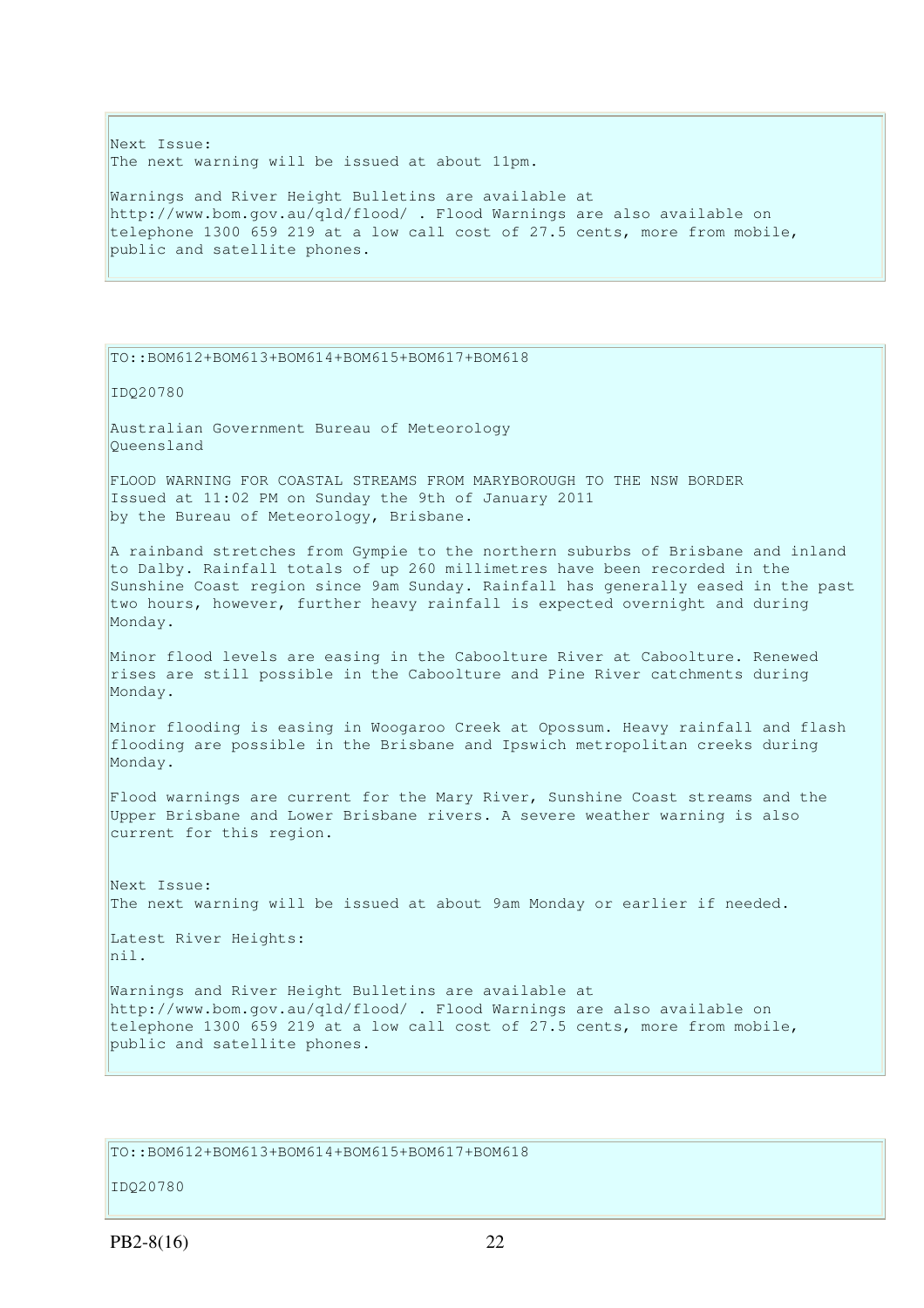Australian Government Bureau of Meteorology Queensland FLOOD WARNING FOR COASTAL STREAMS FROM MARYBOROUGH TO THE NSW BORDER Issued at 9:19 AM on Monday the 10th of January 2011 by the Bureau of Meteorology, Brisbane. A rainband stretches from Maroochydore to the Beenleigh area and inland to Stanthorpe. Rainfall totals of between 150-250mm and up to 320mm have been recorded in the Sunshine Coast region in the past 24 hours. Rainfall in the past  $s$ ix hours has been between 25-50mm across the Sunshine Coast Rivers and streams and in the lower Brisbane River and tributary creeks. Further rainfall is expected to continue through the Southeast Coast district, far southern parts of the Wide Bay and Burnett District and eastern parts of the Darling Downs and Granite Belt district. Minor flood levels are occurring in: - North Pine River at Youngs Crossing - Enoggera Creek between Enoggera Dam and Kelvin Grove - Woogaroo Creek at Opossum - Oxley Creek at Archerfield - Upper Logan River at Diekman's Bridge and in the Rathdowney area. Further rises and flash flooding are likely in the creeks and streams around Brisbane and Ipswich associated with the heaviest rainfall. Flood warnings are current for the Mary River, Sunshine Coast streams and the Upper Brisbane and Lower Brisbane rivers. A severe weather warning is also current for this region. Next Issue: The next warning will be issued at about 4:30pm Monday. Latest River Heights: nil. Warnings and River Height Bulletins are available at http://www.bom.gov.au/qld/flood/ . Flood Warnings are also available on telephone 1300 659 219 at a low call cost of 27.5 cents, more from mobile, public and satellite phones. TO::BOM612+BOM613+BOM614+BOM615+BOM617+BOM618

IDQ20780

Australian Government Bureau of Meteorology Queensland

Broadcasters are directed to use the SEWS for this warning.

TOP PRIORITY FLASH FLOOD WARNING FOR LOCKYER CREEK Issued at 5:00 PM on Monday the 10th of January 2011 by the Bureau of Meteorology, Brisbane.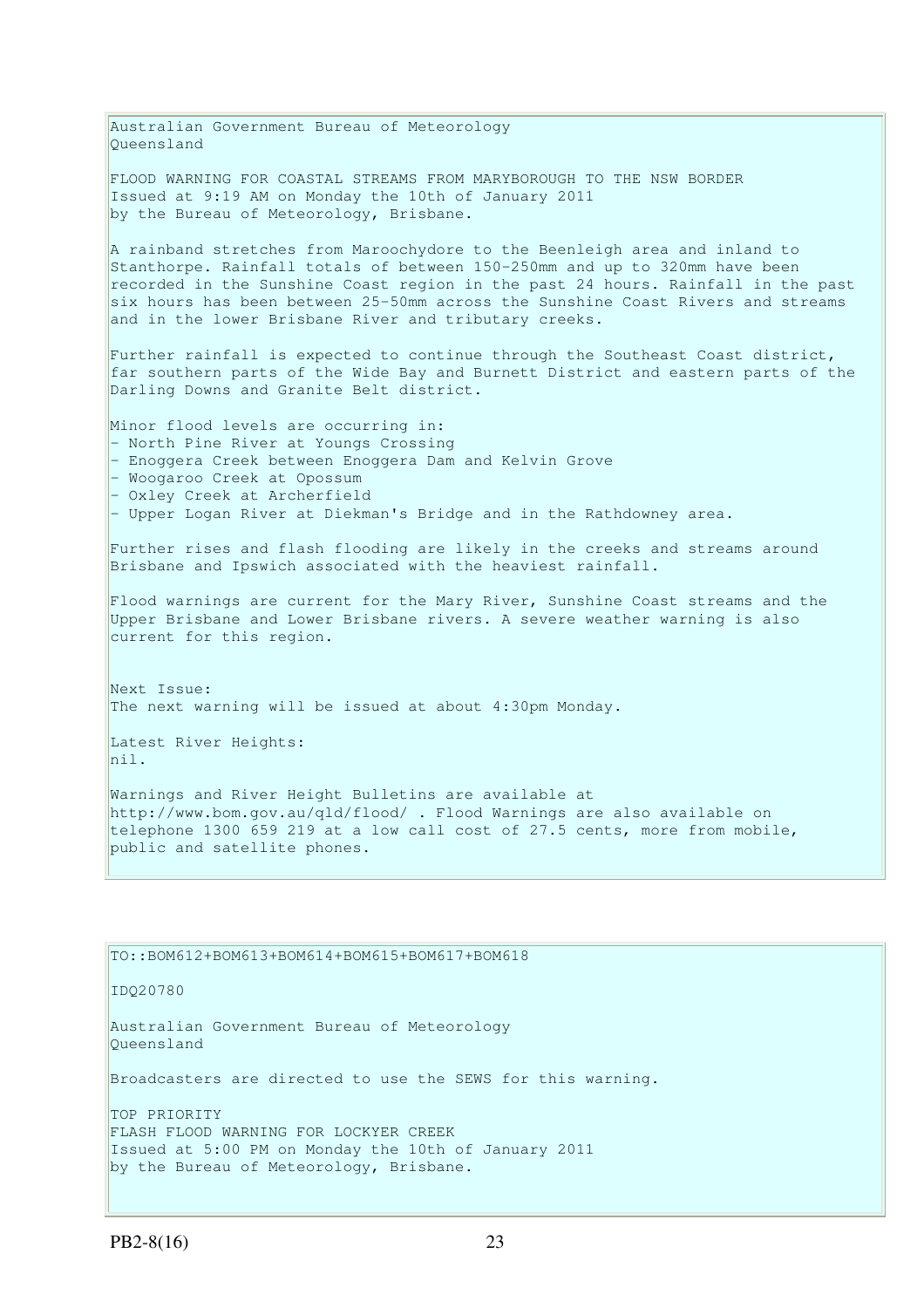Very heavy rainfalls have been recorded in the Toowoomba area and caused extreme flash flooding. This rainfall is also causing extreme rises in the upper Lockyer Creek at Helidon with very fast and dangerous rises possible downstream at Gatton in the next few hours. Rises will extend downstream of Gatton during tonight.

Heavy rain areas and thunderstorms are expected to continue through the Southeast Coast district, far southern parts of the Wide Bay and Burnett District and eastern parts of the Darling Downs and Granite Belt district. Heavy falls may lead to localised flash flooding and/or worsen existing river flooding.

Further rises and flash flooding are likely in the creeks and streams around Brisbane and Ipswich associated with the heaviest rainfall.

Flood warnings are current for the Mary River, Sunshine Coast streams and the Upper Brisbane and Lower Brisbane rivers. A severe weather warning is also current for this region.

Next Issue: The next warning will be issued at about 8:30pm Monday.

Latest River Heights: nil.

Warnings and River Height Bulletins are available at http://www.bom.gov.au/qld/flood/ . Flood Warnings are also available on telephone 1300 659 219 at a low call cost of 27.5 cents, more from mobile, public and satellite phones.

TO::BOM612+BOM613+BOM614+BOM615+BOM617+BOM618

IDQ20780

Australian Government Bureau of Meteorology Queensland

Broadcasters in the Lockyer Valley area are directed to use the SEWS for this warning.

TOP PRIORITY FLASH FLOOD WARNING FOR LOCKYER CREEK Issued at 8:37 PM on Monday the 10th of January 2011 by the Bureau of Meteorology, Brisbane.

Very heavy rainfalls have been recorded in the Toowoomba, Crows Nest and Gatton area and have caused extreme rises in the upper Lockyer Creek between Helidon and Gatton with the peak currently arriving in the Glenore Grove area.

Record flood levels of 18.92 metres were recorded at Gatton this evening before the station failed. This level is well above the previous record peak of 16.33 metres from the February 1893 flood.

Very fast and dangerous rises are occurring downstream of Gatton to Glenore Grove and will extend downstream to Lyons Bridge and O'Reilly Weir during Monday night and Tuesday morning.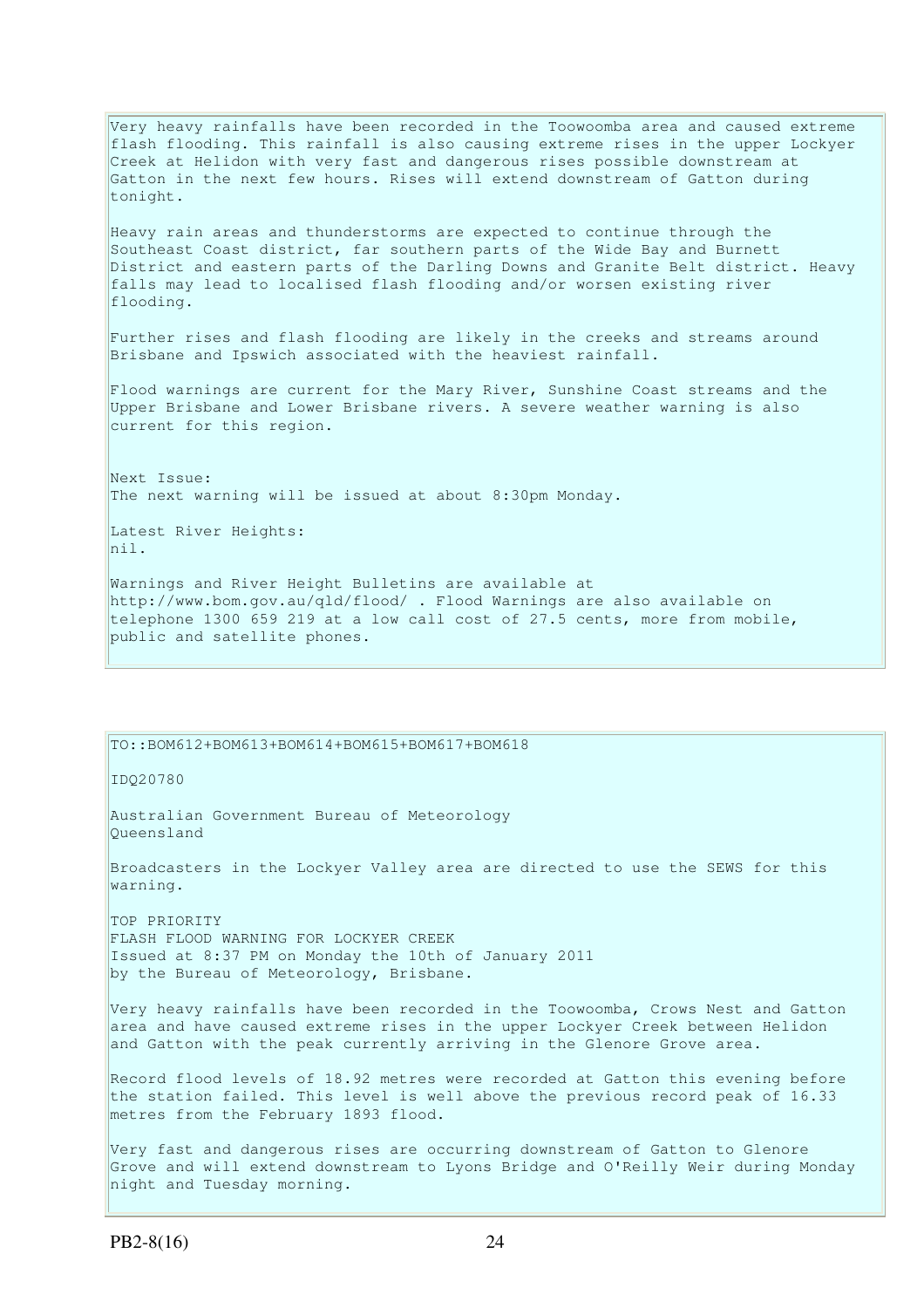Contact the SES on 132 500 for emergency assistance if required. Next Issue: The next warning will be issued at about midnight Monday. Warnings and River Height Bulletins are available at http://www.bom.gov.au/qld/flood/ . Flood Warnings are also available on telephone 1300 659 219 at a low call cost of 27.5 cents, more from mobile,

IDQ20780 Australian Government Bureau of Meteorology Queensland TOP PRIORITY FLASH FLOOD WARNING FOR LOCKYER CREEK Issued at 12:19 AM on Tuesday the 11th of January 2011 by the Bureau of Meteorology, Brisbane. Further rainfall during Monday has led to extreme rises in the Lockyer Creek catchment and Laidley Creek at Mulgowie. Record flood levels of 18.92 metres were recorded at Gatton this evening before the station failed. This level is well above the previous record peak of 16.33 metres from the February 1893 flood. The main flood waters are currently around Glenore Grove, with strong stream rises at Lyons Bridge expected in the next few hours. The Lockyer Creek at Glenore Grove has reached 14.60 metres at 11:30pm. A peak in the next few hours is expected, with flood levels in excess of 15 metres possible.

Renewed stream rises have commenced at the Lockyer River at Lyons Bridge with a peak between 16 and 16.5 metres expected early Tuesday morning.

Contact the SES on 132 500 for emergency assistance if required.

Next Issue: The next warning will be issued at about 4am Tuesday.

Latest River Heights: nil.

public and satellite phones.

TO::BOM612+BOM613+BOM614+BOM615+BOM617+BOM618

Warnings and River Height Bulletins are available at http://www.bom.gov.au/qld/flood/ . Flood Warnings are also available on telephone 1300 659 219 at a low call cost of 27.5 cents, more from mobile, public and satellite phones.

TO::BOM612+BOM613+BOM614+BOM615+BOM617+BOM618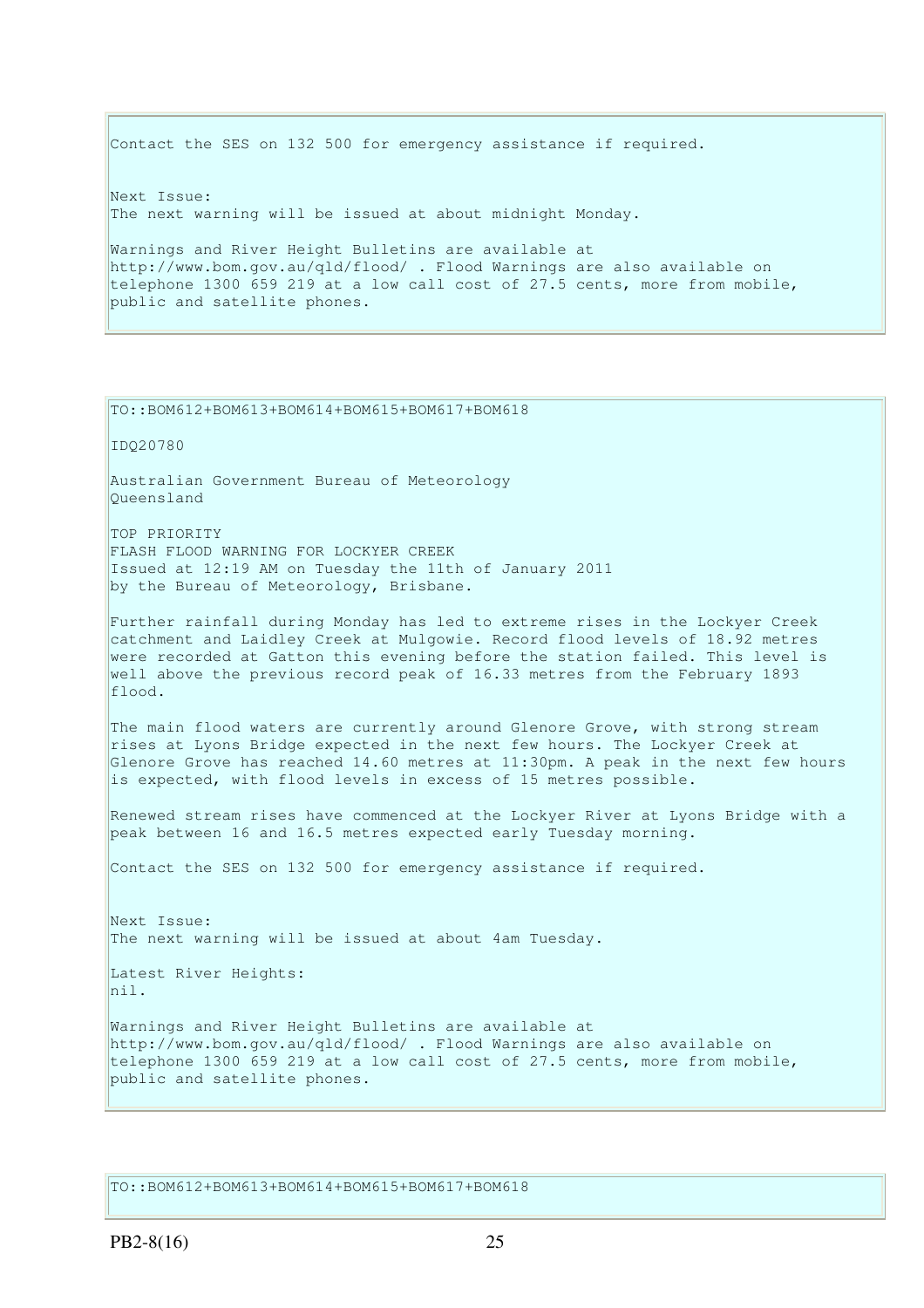IDQ20780 Australian Government Bureau of Meteorology Queensland FLASH FLOOD WARNING FOR LOCKYER CREEK Issued at 4:10 AM on Tuesday the 11th of January 2011 by the Bureau of Meteorology, Brisbane. Extremely heavy rainfall during Monday led to extreme rises in the Lockyer Creek catchment and Laidley Creek at Mulgowie. Record flood levels of 18.92 metres were recorded at Gatton Monday evening before the station failed. This level was well above the previous record peak of 16.33 metres from the February 1893 flood. The main flood waters are currently arriving at Lyons Bridge, with strong stream rises expected in the next few hours. The Lockyer Creek at Glenore Grove peaked at 14.60 metres at 11:30pm, which is 0.3 metres below the 1974 flood. Renewed stream rises have commenced in Lockyer Creek at Lyons Bridge with a peak between 16 and 16.5 metres expected Tuesday morning. This is likely to be similar in level to the 1996 flood. Contact the SES on 132 500 for emergency assistance if required. Next Issue: The next warning will be issued at about noon Tuesday. Latest River Heights: nil. Warnings and River Height Bulletins are available at http://www.bom.gov.au/qld/flood/ . Flood Warnings are also available on telephone 1300 659 219 at a low call cost of 27.5 cents, more from mobile, public and satellite phones.

TO::BOM612+BOM613+BOM614+BOM615+BOM617+BOM618 IDQ20780 Australian Government Bureau of Meteorology Queensland FINAL FLASH FLOOD WARNING FOR LOCKYER CREEK Issued at 7:27 AM on Tuesday the 11th of January 2011 by the Bureau of Meteorology, Brisbane. Moderate to major flooding continues along Lockyer Creek during Tuesday morning, where the main flood waters are currently arriving at Lyons Bridge. A flood warning is current for the Lockyer, Bremer, Warrill and Brisbane River below Wivenhoe including Brisbane City. A Severe Weather Warning for heavy rainfall and localised flash flooding is also current.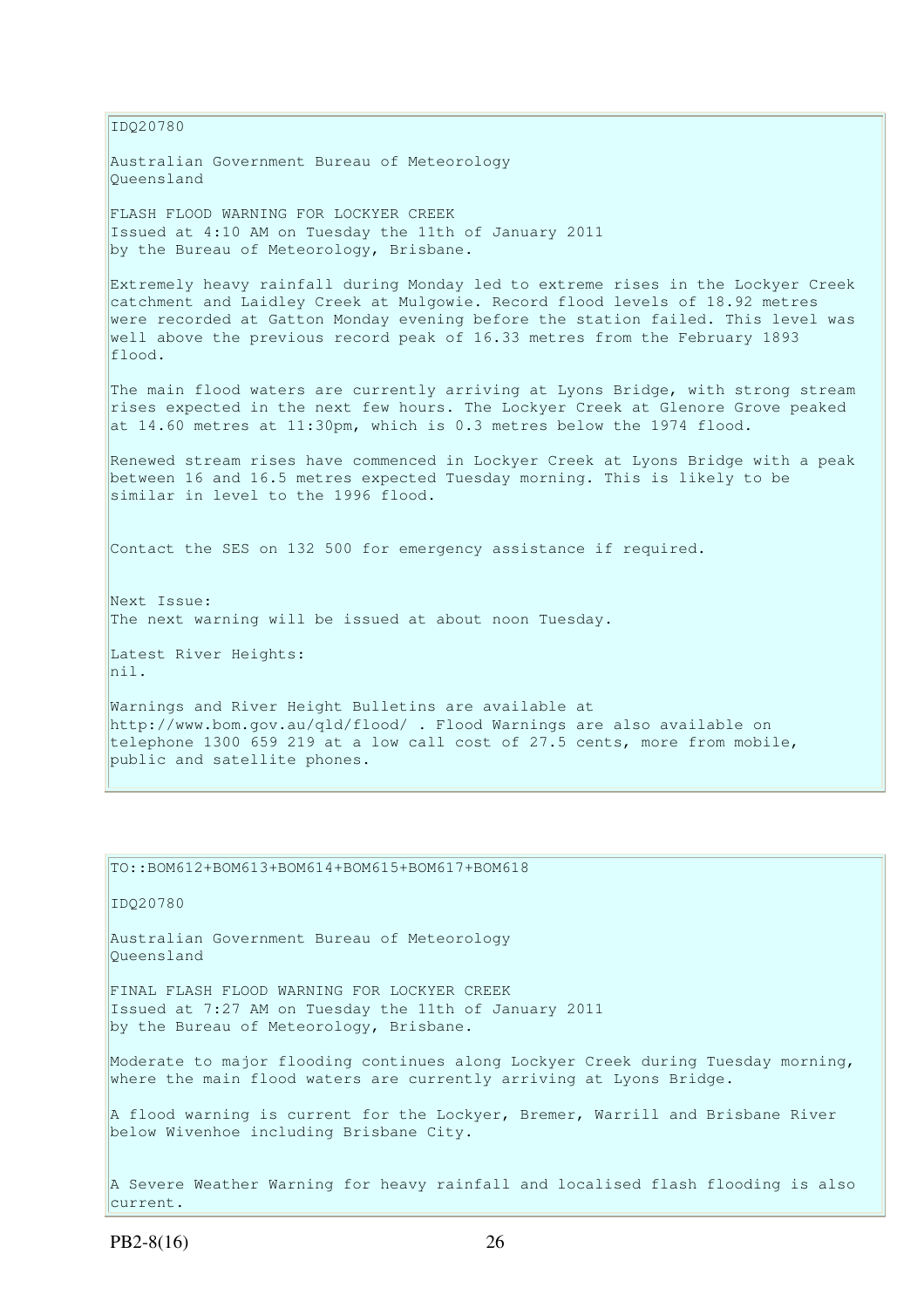Weather Forecast: Rain periods with possible thunder. Rain gradually easing later in the day. Next Issue: This is the final warning. River Height Bulletins will continue to be issued. Warnings and River Height Bulletins are available at http://www.bom.gov.au/qld/flood/ . Flood Warnings are also available on telephone 1300 659 219 at a low call cost of 27.5 cents, more from mobile, public and satellite phones.

TO::BOM612+BOM613+BOM614+BOM615+BOM617+BOM618 IDQ20780 Australian Government Bureau of Meteorology Queensland FLOOD WARNING FOR COASTAL RIVERS AND STREAMS FROM NOOSA TO THE NSW BORDER AND ADJACENT INLAND CATCHMENTS Issued at 7:12 AM on Thursday the 20th of January 2011 by the Bureau of Meteorology, Brisbane. Rainfall overnight has caused river level rises with some minor to moderate flooding in the Logan/Albert,Pine,Maroochy and Mary river catchments. Maroochy River catchment: Moderate flooding is rising at Eumundi on the North Maroochy River with levels expected to peak around 5.5 metres today. Minor flooding is rising along Paynter Creek and falling at Yandina on the south Maroochy River. Mary River catchment: Minor flood levels are rising along Six Mile Creek in the Cooran area. Levels at Cooran Alert are expected to peak at or below the moderate flood level of 8.5 metres today. Logan/Albert Rivers: Minor flooding is occurring at Boonah, Rathdowney and Round Mountain. River levels are expected to drop through the day. Pine River: Minor flooding is nearing a peak at Youngs Crossings with levels expected to fall during the afternoon. Next Issue: The next warning will be issued by noon Thursday. Latest River Heights: nil. Warnings and River Height Bulletins are available at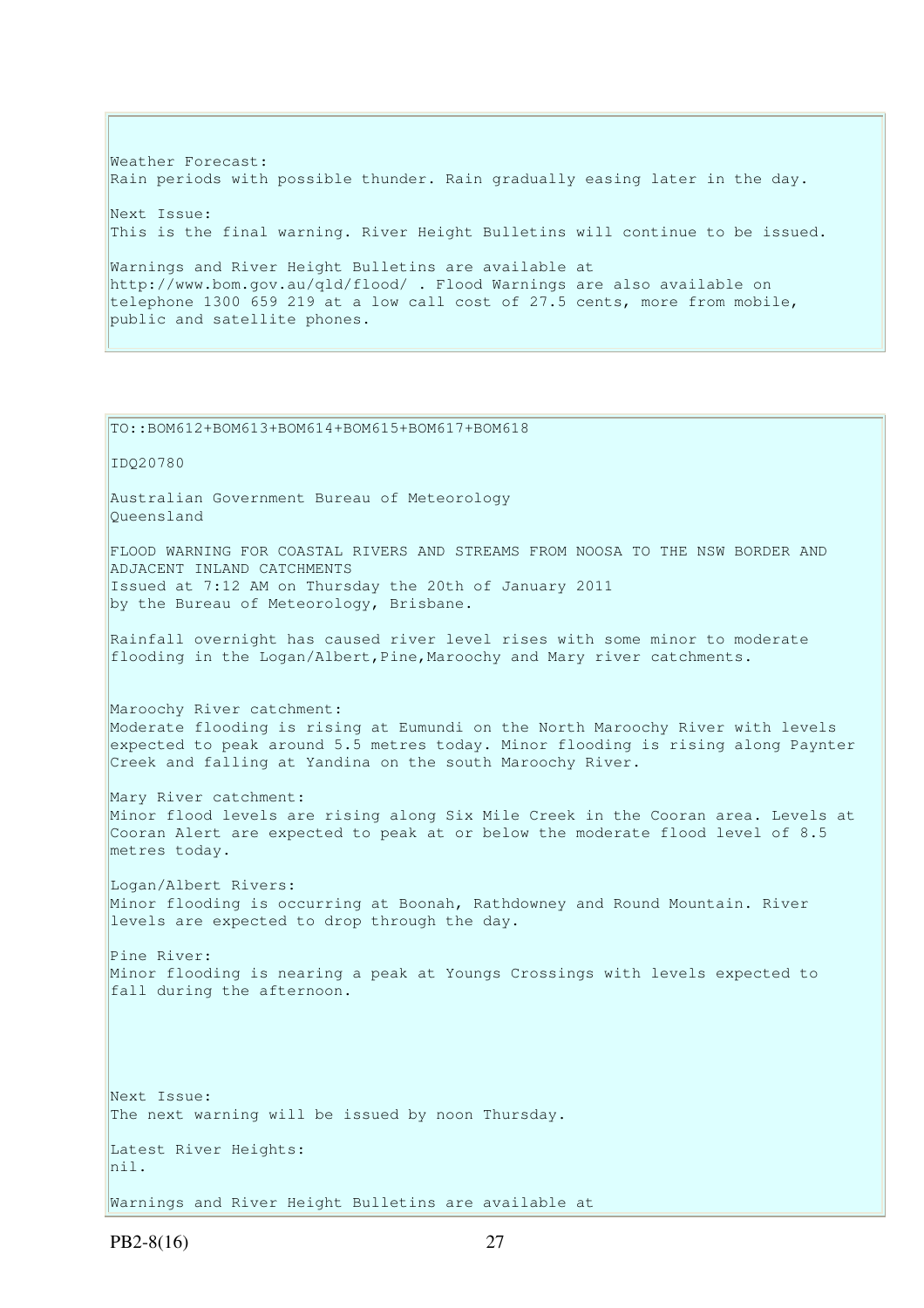http://www.bom.gov.au/qld/flood/ . Flood Warnings are also available on telephone 1300 659 219 at a low call cost of 27.5 cents, more from mobile, public and satellite phones.

TO::BOM612+BOM613+BOM614+BOM615+BOM617+BOM618 IDQ20780 Australian Government Bureau of Meteorology Queensland FLOOD WARNING FOR COASTAL RIVERS AND STREAMS FROM NOOSA TO THE NSW BORDER AND ADJACENT INLAND CATCHMENTS Issued at 11:08 AM on Thursday the 20th of January 2011 by the Bureau of Meteorology, Brisbane. Rainfall overnight has caused river level rises with some minor to moderate flooding in the Logan/Albert,Pine,Maroochy and Mary river catchments. Maroochy River catchment: Moderate flooding is easing at Eumundi on the North Maroochy River. Minor flooding is rising along Paynter Creek and falling at Yandina on the south Maroochy River. Mary River catchment: Minor flood levels have peaked along Six Mile Creek in the Cooran area. Logan/Albert Rivers: Minor flooding is occurring at Rathdowney and Round Mountain. River levels are expected continue falling through the day. Pine River: Minor flooding is nearing a peak at Youngs Crossings with levels expected to fall during the afternoon. Next Issue: The next warning will be issued by 4pm Thursday. Latest River Heights: nil. Warnings and River Height Bulletins are available at http://www.bom.gov.au/qld/flood/ . Flood Warnings are also available on telephone 1300 659 219 at a low call cost of 27.5 cents, more from mobile, public and satellite phones.

TO::BOM612+BOM613+BOM614+BOM615+BOM617+BOM618

## IDQ20780